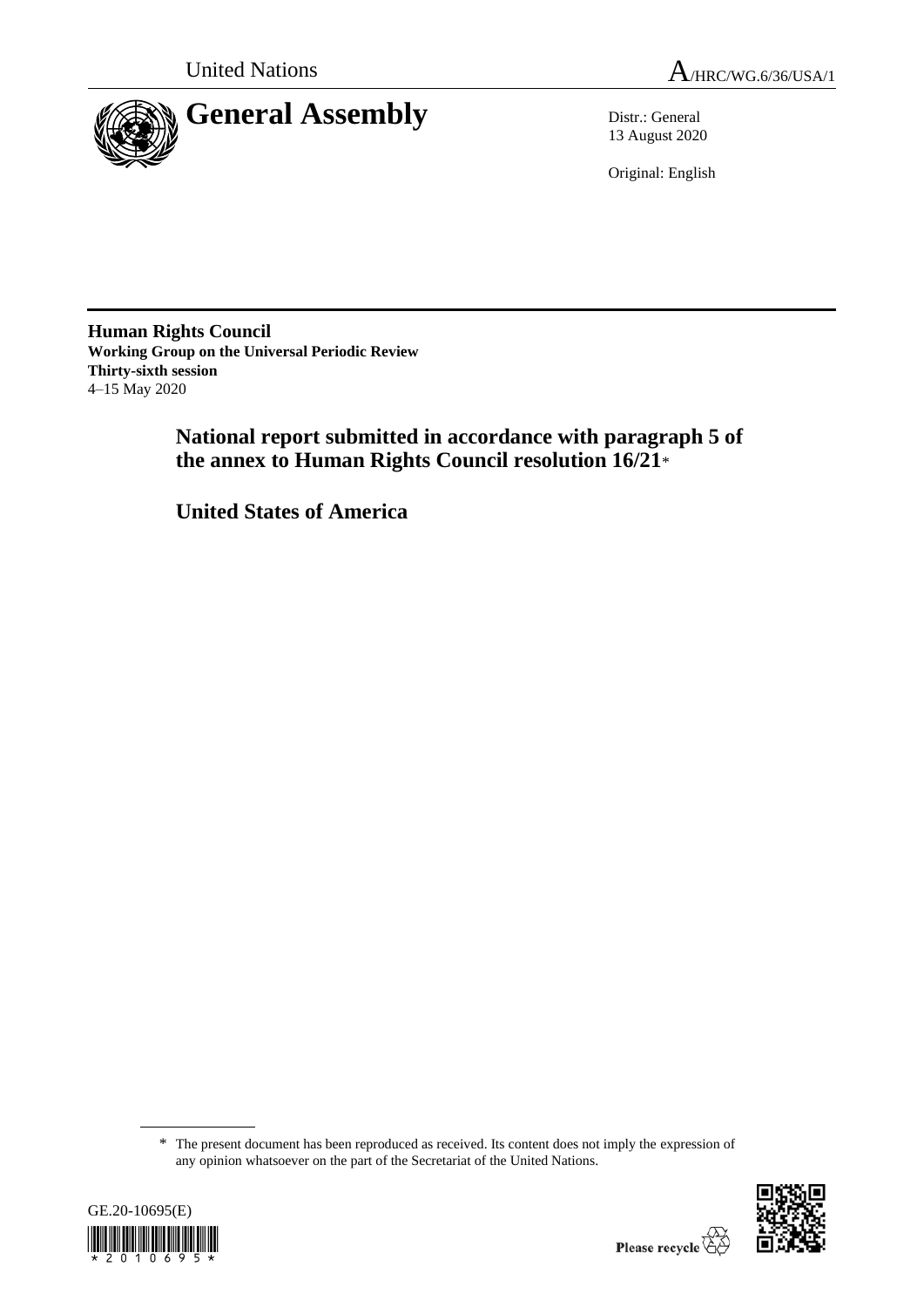# Contents

|      |    |                                                                                            | Page           |
|------|----|--------------------------------------------------------------------------------------------|----------------|
| L.   |    |                                                                                            | $\overline{3}$ |
| П.   |    |                                                                                            | $\overline{4}$ |
| III. |    |                                                                                            | $\overline{4}$ |
|      | A. |                                                                                            | $\overline{4}$ |
|      | В. |                                                                                            | 5              |
|      | C. |                                                                                            | 7              |
|      | D. | Economic, social and cultural rights and measures; indigenous issues; and the environment. | 12             |
|      | Е. |                                                                                            | 15             |
| IV.  |    |                                                                                            | 18             |
|      |    |                                                                                            |                |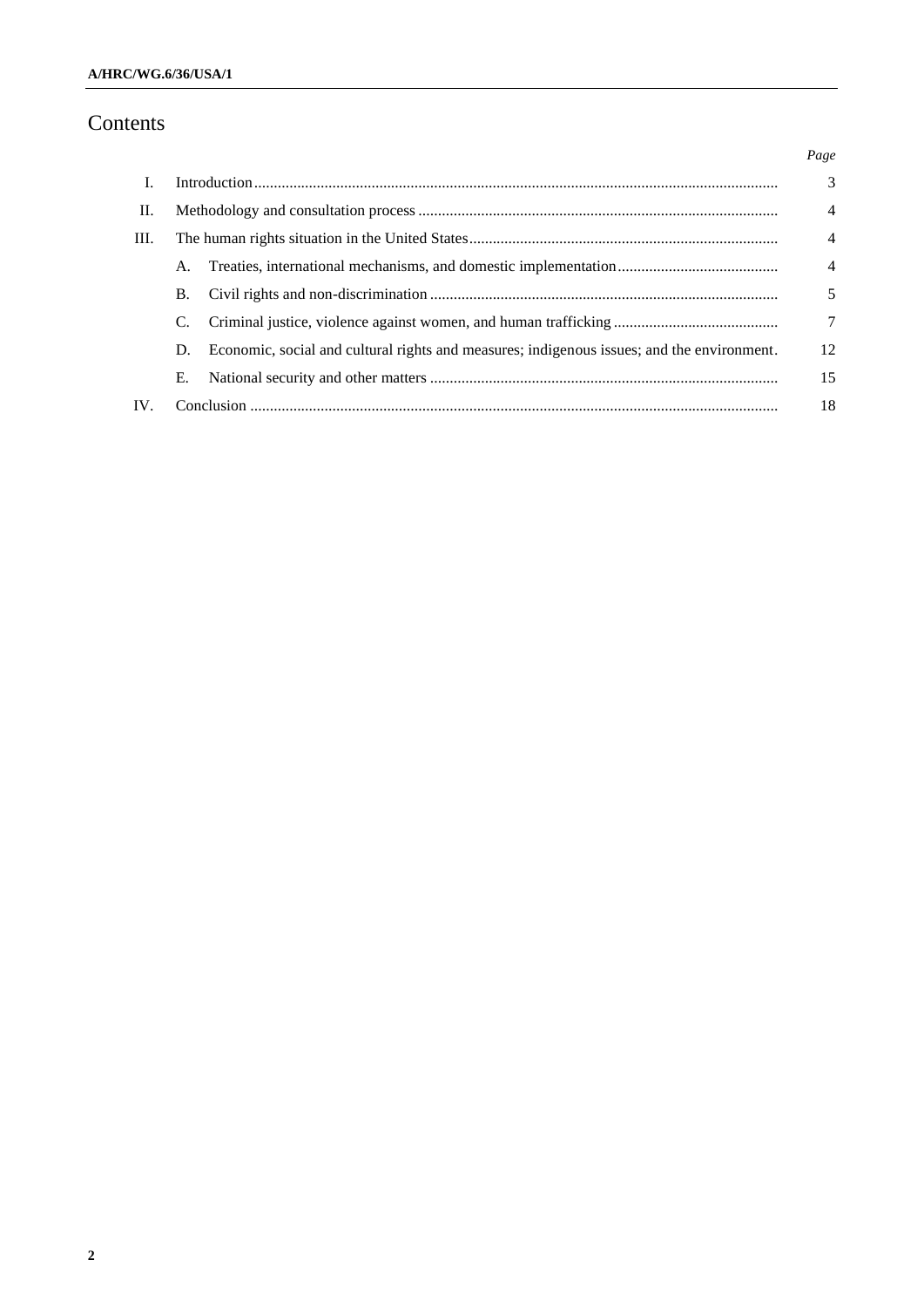# **I. Introduction**

1. The United States of America is a "compound" federal republic, in which the power entrusted to government by our people "is first divided between two distinct governments [federal and state], and then the portion allotted to each subdivided among distinct and separate departments."<sup>1</sup> The rights of persons in the United States are thus doubly protected: first, by the constitutions of their respective states, and also by the Constitution of the United States. The state constitutions – and the many state and local laws and judicial decisions protecting the rights of individuals and associations – are thus an integral component of American constitutionalism.<sup>2</sup>

2. The United States Constitution was ratified by the States on June 21, 1788 and came into force on March 4, 1789. Amended twenty-seven times since ratification, it establishes the structure of the federal government and defines the nature and extent of federal authority. It also imposes significant limitations on the powers of the states, thus protecting all persons from the arbitrary exercise of state power. State constitutions establish the structure of the state governments and define the nature and extent of state and local authority. Because every state includes a declaration or bill of rights in its constitution, the states are also important guarantors of the rights of the people.

3. The power and legitimacy of American government rests on the consent of our people. The United States Constitution limits the powers of government first, by dividing it between the federal and state governments. The federal government has only the powers granted by the Constitution. All remaining powers of self-government are explicitly reserved to the States or to the People, respectively.<sup>3</sup> A second level of protection is provided by dividing the powers of the federal and state governments among the legislative, executive, and judicial branches. "Hence a double security arises to the rights of the people. The different governments will control each other, at the same time that each will be controlled by itself."<sup>4</sup> Read together in light of what our Founders called the "self-evident truths" that "all men are created equal, that they are endowed by their Creator with certain unalienable rights, that among these are Life, Liberty and the pursuit of Happiness," the structural principles on which our constitutions rest are the foundation of a government of the people, by the people, and for the people throughout U.S. history and a model for people the world over.

4. In addition to the protections for individual rights inherent in the structure of American government, our state and federal constitutions also guarantee that all persons are equal before the law and are equally entitled to protection of their rights and freedoms, including the freedoms of religion, speech, press, assembly, and petition. In addition to the rights recognized by international instruments like the Universal Declaration of Human Rights, individuals within the United States have effective legal means at the local, state, and federal levels to seek policy, administrative, and judicial remedies for human rights violations and abuses, and all levels of government pursue civil and criminal enforcement actions to punish illegal behavior and to redress both individual and systemic grievances. We are proud that our nation has long served as a beacon of human rights for people everywhere.

5. The United States Government is an active participant in the Universal Periodic Review process because we are committed to the principle that leadership in the field of human rights is by example. The United States' commitment to human rights rests on a firm political and moral commitment to individual and corporate accountability and transparency. Our elections are open and genuinely free and fair; our legislators and elected officials are held accountable in regular election cycles by a free press and a robust civil society; and our state and federal judiciaries are independent of political control. Notwithstanding our political differences with the Human Rights Council and with the views and human rights records of some of its members, we welcome the opportunity to share the story of how our nation's ongoing commitment to the protection of human rights works in practice.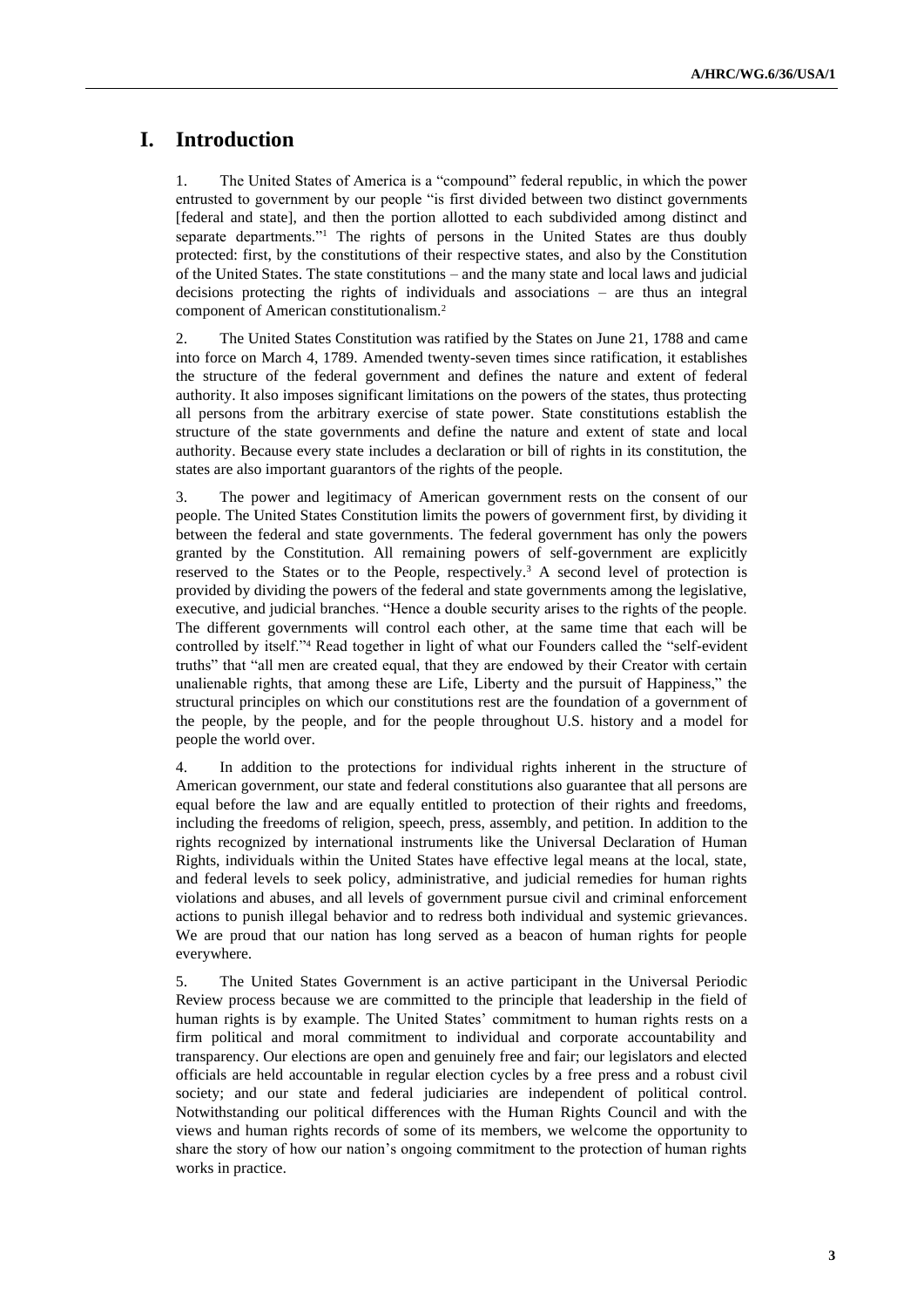# **II. Methodology and consultation process**

6. As noted in the Addendum of the United States of America to the Report of the Working Group on its most recent Universal Periodic Review ("Addendum"), the United States supported in whole or in part 260 of 343 recommendations submitted during its 2015 UPR. We have divided these recommendations into thematic areas and have structured Section III of this report based on those areas. In the preparation of this report, the United States consulted with many different departments and agencies across the U.S. Government, as well as with civil society organizations. Based on their comments and feedback, this report and our response to the recommendations of the 2015 UPR were drafted with intergovernmental concurrence.<sup>5</sup> The below responses do not indicate that the United States necessarily regards the matters addressed as subject to U.S. international human rights obligations.

# **III. The human rights situation in the United States**

# **A. Treaties, international mechanisms, and domestic implementation**

## **Treaties ratified**

*Recommendations 1–8, 12, 14, 16–42, 45–50, 52–58, 60–62, 70, 72, 88, 105, 106, 110*

7. These recommendations suggest that the United States should ratify several additional human rights treaties to which it is not yet a party. The power to bind the People of the United States to the obligations of a treaty is divided between the President, who has the sole power to negotiate and sign treaties, and the United States Senate, which must give its advice and consent before U.S. ratification of them. U.S. ratification of a treaty proposed by the President requires the concurrence of two-thirds of the Senators present when the vote is taken.<sup>6</sup>

8. The United States is a party to five (5) of the nine (9) human rights treaties described by the Office of the High Commissioner as "Core International Human Rights Instruments."<sup>7</sup> The United States has also ratified other important human rights instruments, including the Convention on the Prevention and Punishment of the Crime of Genocide; and the Protocol Relating to the Status of Refugees.<sup>8</sup>

9. Among the treaties signed and submitted to the Senate by the President, but not ratified, are: the Convention on the Rights of Persons with Disabilities (submitted May 17, 2012; Convention No. 111 concerning Discrimination in Respect of Employment and Occupation, 1958 (International Labour Organisation) (submitted May 18, 1998); and the Convention on the Elimination of All Forms of Discrimination against Women (submitted November 12, 1980). The United States has signed the International Covenant on Economic, Social, and Cultural Rights and the Convention on the Rights of the Child, but the President has not transmitted them to the U.S. Senate for its advice and consent.<sup>9</sup>

## **Domestic implementation of treaty obligations**

## *Recommendations 80–84, 91–95, 107, 108, 111, 237–238*

10. The legal obligations of the United States under any treaty arise from its consent through ratification pursuant to the constitutionally-prescribed procedure and are limited by the terms of ratification. As the United States has previously stated, it is for each nation state to decide as an exercise of its sovereignty to assume treaty obligations which, once entered into, it has a legal obligation to fulfill. No state, organization, or tribunal, including the committees that monitor implementation of treaties, has any authority to impose, change, or expand through interpretation any treaty obligation to which the United States is a party.

11. The United States is a federal republic in which its international and domestic human rights obligations are implemented through a comprehensive system of laws,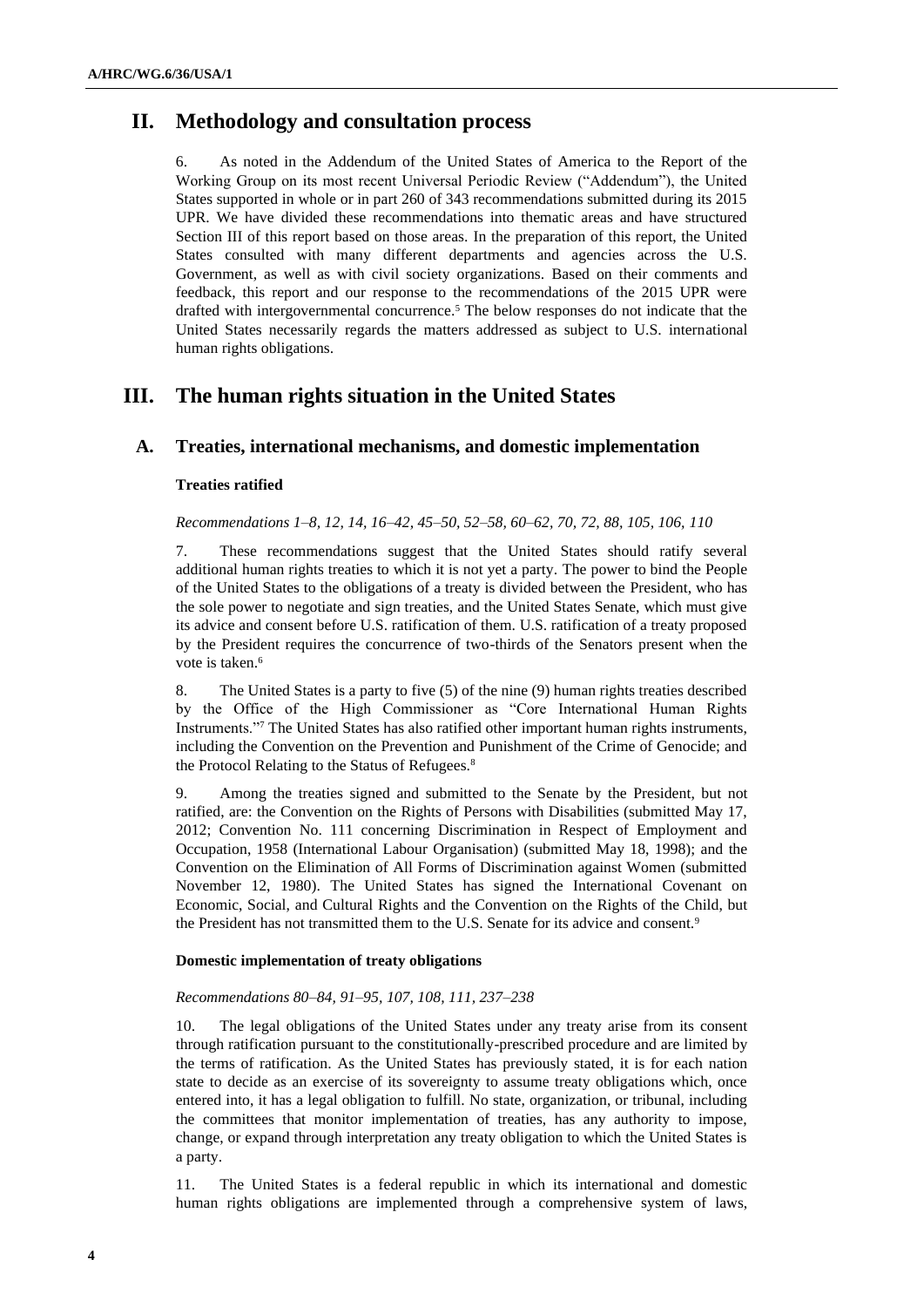administrative regulations and enforcement actions.<sup>10</sup> Judicial proceedings at all levels of government also provide invaluable interpretive guidance legal precedent.

12. Federal, state and local laws provide for enforcement of human rights obligations in a variety of settings (e.g., workplace, housing, public accommodation, education, and law enforcement) through formal and informal dispute resolution procedures. These laws also permit individuals and groups to file complaints with federal, state, tribal, and local human rights agencies and commissions. These administrative agencies use their investigatory and enforcement powers to enforce the rule of law. State and federal laws also provide access to the courts, where independent judiciaries at the state and federal levels are authorized to award monetary damages, equitable relief and attorneys' fees. Statistics are readily available and widely reported.<sup>11</sup>

13. On July 8, 2019, Secretary of State Michael R. Pompeo announced the formation of a Commission on Unalienable Rights. The Commission, composed of academics, philosophers, and activists, provides advice and recommendations on human rights to the Secretary of State, grounded in U.S. founding principles and the 1948 Universal Declaration of Human Rights. The Commission's charge is not to discover new principles, but to furnish advice to the Secretary for the promotion of individual liberty, human equality, and democracy through U.S. foreign policy.<sup>12</sup>

# **B. Civil rights and non-discrimination**

## **Racial profiling and excessive use of force by police, and establishing improved policecommunity relations**

*Recommendations: 127–129, 137, 139, 141, 143. 144–146, 148–149, 151, 152, 154, 155, 156, 214, 215, 220, 221, 223, 225, 227, 228, 276, 287*

14. Each of these recommendations assumes – wrongly in our view – that the United States and federal, state and local governments engage in "systemic" racial discrimination, racial profiling, and that federal, state and local law enforcement officers are regularly engaged in excessive uses of force. We reject the notion that law enforcement in the United States is "systemically" racist. Every day in the United States, tens of thousands of police officers respect, protect, and uphold the rule of law and the civil rights of individuals and communities across the country, while carrying out the difficult and dangerous work of keeping our communities safe.

15. That is not to deny that more must be done to ensure fairness to all citizens, particularly members of the African American community, for whom it is understandable given our nation's history and recent events that there is some ambivalence and often distrust of the police. In recognition of this fact, on June 16, 2020, President Trump signed an executive order on "Safe Policing for Safe Communities"<sup>13</sup> to develop and incentivize critical policing reforms. The order directs the Attorney General to create a credentialing process on which police departments' eligibility for federal grants will depend. Credentialing will depend on having policies and training regarding use-of-force and deescalation techniques; performance management tools, such as early warning systems that help to identify officers who may require intervention; and best practices regarding community engagement. The order also directs the Attorney General to create an information sharing database to track information related to use of excessive force, including such information as the termination or decertification of law enforcement officers, criminal convictions of law enforcement officers, and instances in which an officer under investigation related to the use of force resigns or retires. Finally, the Attorney General is directed to consult with the Secretary of the Department of Health and Human Services (HHS) to develop strategies for law enforcement encounters with persons who suffer from mental health issues, including strategies to incorporate social workers or mental health professionals when responding to such situations.

16. Where there is misconduct by police officers or law enforcement agencies, state and federal laws provide effective remedies.<sup>14</sup> For example, from FY 2016-FY 2019, DOJ charged 256 defendants with willfully violating constitutionally protected rights (or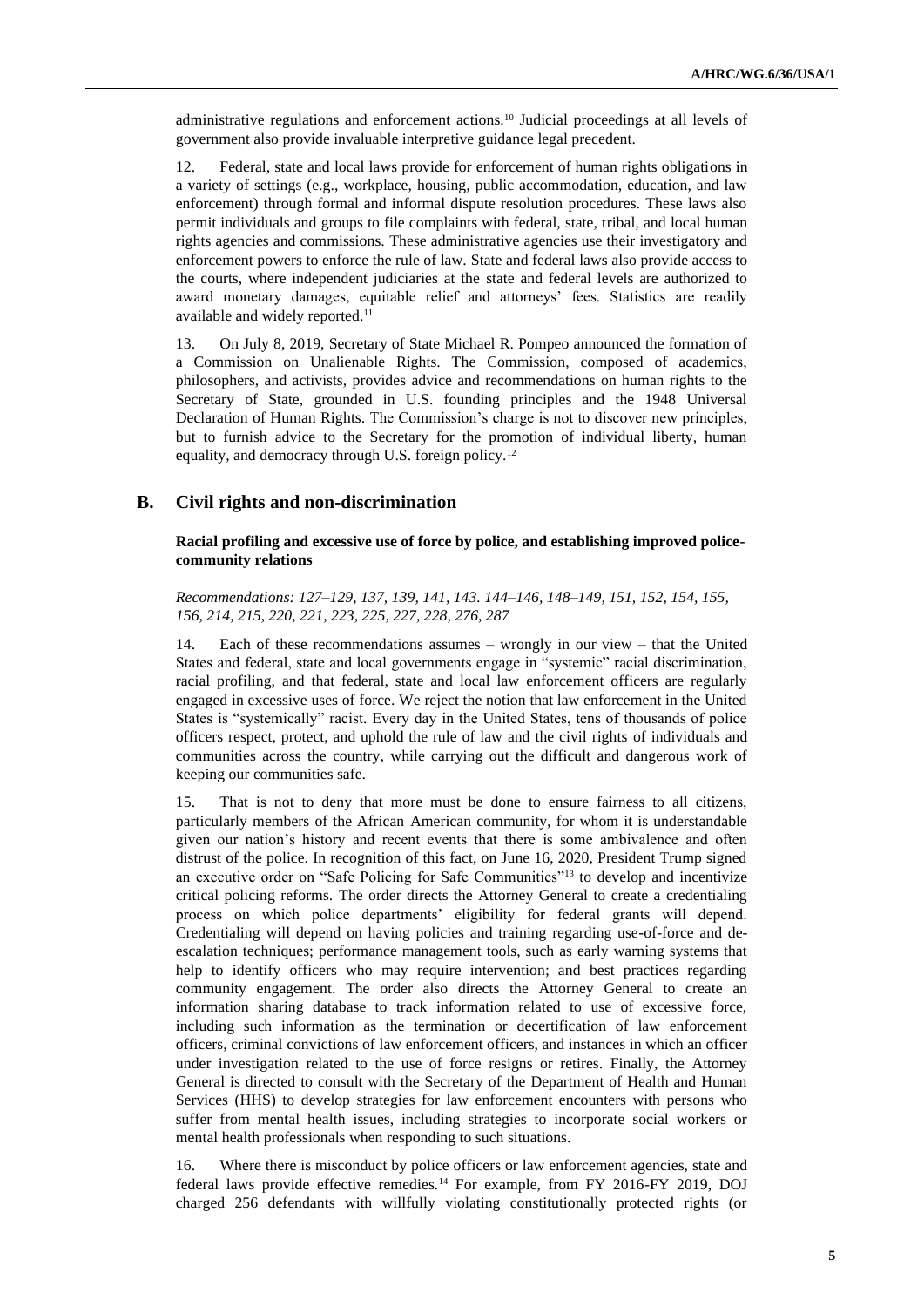conspiring to do so) while acting "under color of law" and obtained convictions of 172 defendants for these charges. In FY 2019, alone, DOJ charged 83 defendants with color-oflaw offenses, obtaining convictions (by trial or plea) of 46 defendants. As of January 2020, DOJ had opened 70 civil investigations since 1994 into police departments that might be engaging in a pattern or practice of conduct that deprives persons of their rights, such as use of excessive force, improper searches, or improper stopping of persons for questioning.

17. The United States is also dedicated to eliminating racial discrimination and the use of excessive force in policing. The Department of Justice has issued guidance stating unequivocally that racial profiling is wrong, and has prohibited racial profiling in federal law enforcement practices, in many cases imposing more restrictions on the consideration of race and ethnicity than the Constitution requires.<sup>15</sup> Many states have done the same.<sup>16</sup> Furthermore, The Office of Civil Rights and Civil Liberties with the Department of Homeland Security (DHS) works to promote respect for civil rights and civil liberties in policy creation and implementation by advising Department leadership and personnel, and state and local partners.<sup>17</sup>

18. At the federal level, the Constitution and federal government policy prohibit profiling and all levels of the U.S. Government have laws against and take active measures to prevent excessive use of force.<sup>18</sup> There are more than 18,000 police departments in the United States whose officers' behavior is governed by the laws of the state, city, county, municipality, or tribal governments they serve. They are also subject to federal law.

19. The United States works to ensure that law enforcement officers are aware of and comply with applicable consular notification rules. The Department of State has published a *Manual on Consular Notification and Access* setting forth the rules for consular notification and provides a number that can be called for assistance.<sup>19</sup>

## **Ending discrimination, including discrimination based on race, sex, and religion; hate crimes**

*Recommendations 113, 118–124, 125, 126, 130, 131, 133–135, 132, 136, 138, 140, 142, 144, 147, 150, 153, 158–163, 224, 226, 229, 308, 321*

20. State and federal laws prohibit all forms of racial discrimination. Discrimination on the basis of sex and religion is forbidden in most employment and education programs, and in all public accommodations and market transactions.<sup>20</sup>

21. It is a crime to cause or to incite violence or injury to persons or property.<sup>21</sup> Government may restrict speech intended to cause, and likely to result in, lawless action, and it can and does forbid "true threats."<sup>22</sup> Speech-related conduct that constitutes harassment or intimidation is also illegal.<sup>23</sup>

22. The United States federal government and most states have hate crime laws. State hate crime laws vary, but almost all hate crime laws prohibit violence motivated by race, color, religion, and national origin. Federal law, and some state laws, also prohibit violence motivated by gender, disability, sexual orientation, and gender identity. The federal government, like many states, has enacted substantive hate crime laws. Other jurisdictions choose to add a penalty enhancement to the sentence a defendant would otherwise receive, if it can be proved that the defendant was motivated by bias. Hate crimes generally cover violent acts like assault, stalking, murder, sexual assault, arson, robbery and other serious offenses.<sup>24</sup> Hate crime laws also cover threats to commit violent conduct. DOJ aggressively prosecutes cases involving hate crimes, and its annual reports on hate crimes statistics provide law enforcement authorities with important information that assists in combatting such crimes.<sup>25</sup>

23. The United States does not, however, criminalize speech, expressive conduct, or publication that others find extremely offensive or harmful. The rights to speak, publish, associate, and petition for a redress of grievances could not be protected if the government could punish individuals because of differences of opinion, or if government could prohibit speech on the basis of its content or the speaker's viewpoint. Our state and federal courts have consistently held that government bans on speech are inconsistent with robust protections for individual rights, including freedom of expression and religion for all.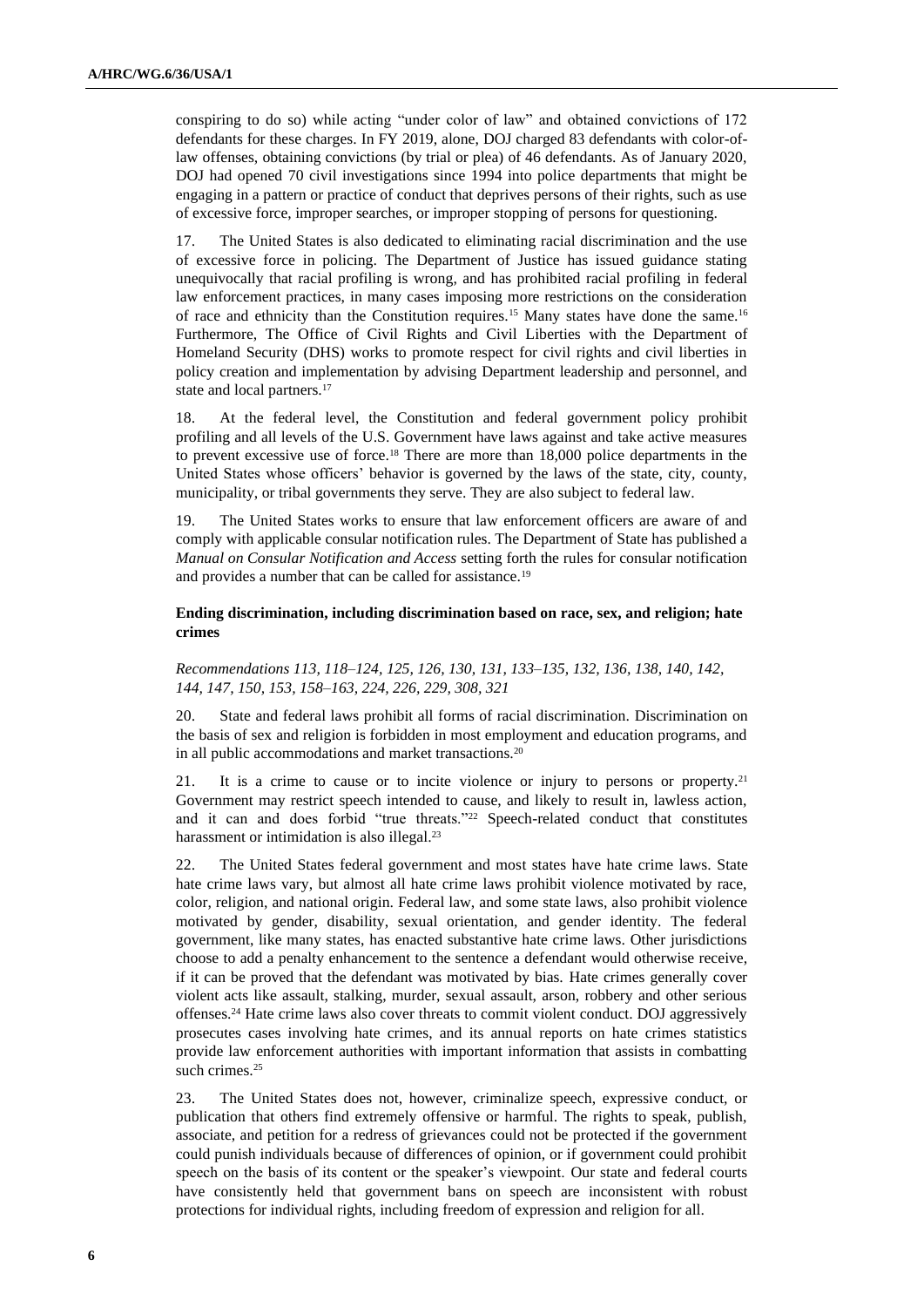24. U.S. constitutional and statutory law and practice provide strong and effective protections against discrimination based on race, sex, religion, national origin and disability by government agencies at all levels and by private actors. Federal, state, and tribal laws authorize individuals and governments to take active measures to counter violence and discrimination.<sup>26</sup> Federal non-discrimination laws are enforced by DOJ and other federal agencies and by private parties.<sup>27</sup> State antidiscrimination laws are enforced by state attorneys general, by other state and local agencies with law enforcement authorities, and by private parties.

25. Religious freedom is guaranteed by state and federal law, and protecting religious freedom is a high priority. As the President has explained, "Federal law protects the freedom of Americans and their organizations to exercise religion and participate fully in civic life without undue interference by the Federal Government," and "[t]he executive branch will honor and enforce those protections."<sup>28</sup> In September 2019, the President put religious freedom on center stage at the United Nations and hosted the Global Call to Protect Religious Freedom, calling on the international community, religious, and business leaders to work to protect religious freedom. Consistent with this policy, the federal executive branch has taken several recent actions to protect religious freedom. Pursuant to an Executive Order published on October 6, 2017, the Attorney General released a memorandum on religious-liberty protections in federal law that guides all federal executive departments and agencies as they seek to fulfill their duties in a manner that is consistent with religious-freedom protections.<sup>29</sup> DOJ has also filed briefs and statements of interest in numerous cases to support religious-liberty claims – a practice that has expanded during the past three years.<sup>30</sup> Its vigorous enforcement of federal hate-crimes laws including its prosecution of defendants who have planned or carried out attacks on synagogues – has protected religious individuals and houses of worship from private threats and violence. Other executive agencies and departments have also taken action to protect religious freedom. The federal executive branch has protected – and continues to protect – the right of Americans to believe and practice their faith.<sup>31</sup> In June 2020, the President signed an Executive Order on Advancing International Religious Freedom, to promote universal respect for this right.<sup>32</sup> Further, the United States created the first ever International Religious Freedom Alliance promoting this most fundamental of all rights with over thirty nations to oppose religious persecution around the world.<sup>33</sup>

# **C. Criminal justice, violence against women, and human trafficking**

## **The death penalty, life sentences without parole, and juvenile life sentences without parole**

### *Recommendations 51, 180, 194, 195–198, 199, 200, 234, 292*

26. There is a robust debate in the United States about the morality of the death penalty and the fairness of the sentencing process. Currently, twenty-eight (28) states and the federal government authorize the death penalty; twenty-two (22) states and the District of Columbia do not authorize the death penalty; and the Governors of three (3) states that authorize the death penalty have placed a moratorium on executions.

27. The death penalty is legal under federal law for specified crimes involving, *inter alia*, murder; for various other violent crimes (such as terrorism, kidnapping, arson, or carjacking) that both result in death and were committed with the requisite mental state; for treason, which, under the Constitution, "consist[s] only in levying war against the [United States], or in adhering to their enemies, giving them aid and comfort;" and espionage in time of war or that results in the death of an agent of the United States or the compromise of major weapons or defensive systems.<sup>34</sup> In the states, the death penalty is reserved for murder or, in some situations, causing death while committing other serious crimes such as kidnapping. In all cases, the court or jury must find the circumstances of the crime to be particularly heinous, and convictions are subject to multiple levels of appellate court review. After judicial review is complete, both federal and state laws provide for review by the executive branch (President or Governor) prior to the execution of any death sentence.35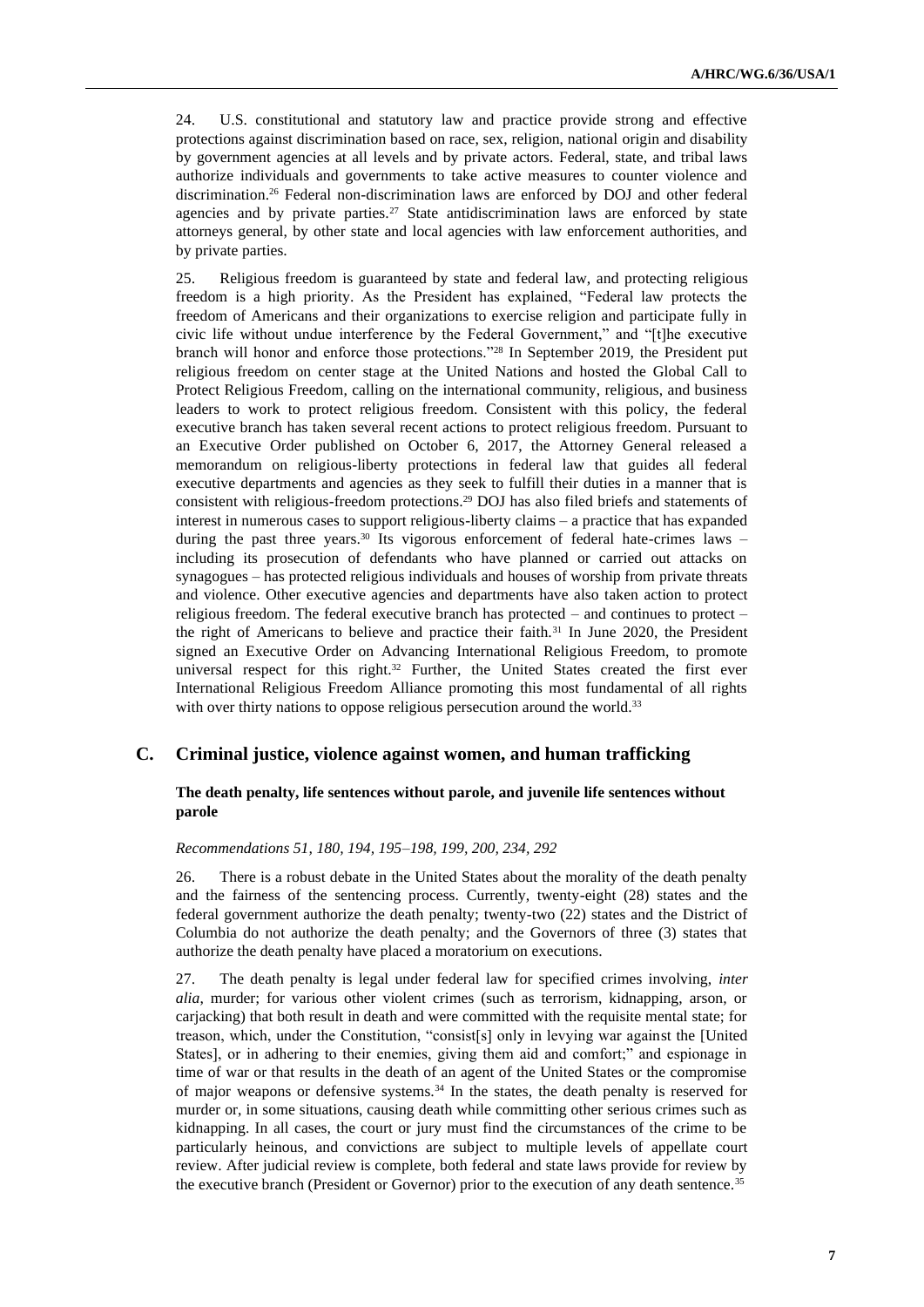28. In July 2019, the Attorney General directed the Federal Bureau of Prisons (BOP) to schedule the executions of five federal death row inmates, each of whom was convicted of murdering children and each of whom had exhausted their appellate and post-conviction remedies. After last-minute legal proceedings were concluded, three were executed in July 2020: Daniel Lewis Lee, a white supremacist, who murdered a family of three, including an eight-year-old girl; Wesley Ira Purkey, who violently raped and murdered a 16-year-old girl, and then dismembered, burned, and dumped her body in a septic pond; and Dustin Lee Honken, who murdered five people – two men who planned to testify against him in a drug trafficking case, and a single, working mother and her ten-year-old and six-year-old daughters. Lezmond Mitchell is scheduled for execution on August 26, 2020, after being sentenced to death for stabbing to death a 63-year-old grandmother and forcing her nineyear-old granddaughter to sit beside her lifeless body for a 30 to 40-mile drive before slitting the girl's throat, crushing her head with 20-pound rocks and severing and burying both victims' heads and hands. The execution of Keith Dwayne Nelson, who kidnapped a 10-year-old girl rollerblading in front of her home, and in a forest behind a church, raped and strangled her to death with a wire, is scheduled for execution on August 28, 2020.

29. The federal government and the twenty-eight (28) states that permit the death penalty also permit, subject to significant limitations (such as a unanimous jury verdict), the imposition of a life sentence without parole. Of the twenty-two (22) states that do not permit the death penalty, twenty-one (21) and the District of Columbia permit the imposition of life sentences without parole. Alaska does not permit either the death penalty or life imprisonment without parole.

30. Mandatory life sentences without parole for juveniles have been unconstitutional in the United States since the U.S. Supreme Court's 2012 decision in *Miller v. Alabama*.

31. Because the United States is a federal republic, decisions regarding abolition of the death penalty and life sentences without parole are reserved, in the case of federal crimes, for Congress, and in the case of all other crimes, to the state legislatures or to the People themselves.<sup>36</sup> The state and federal courts maintain an active role in assuring that all necessary procedural protections are available to those convicted of capital crimes or sentenced to a life term without parole.<sup>37</sup>

## **Investigations, sentencing, and detention**

#### *Recommendations 213, 218, 260, 235, 236, 274, 275, 279, 281*

32. The United States seeks to ensure that all levels of the state and federal justice systems operate fairly and effectively for all. In December 2018, President Trump signed into law the First Step Act,<sup>38</sup> the most significant federal criminal justice reform measure in several decades.<sup>39</sup> The President noted in 2019: "This legislation reformed sentencing laws that have wrongly and disproportionately harmed the African-American community. The First Step Act gives non-violent offenders the chance to reenter society as productive, lawabiding citizens. Now states across the country are following our lead."<sup>40</sup>

33. The Civil Rights of Institutionalized Persons Act (CRIPA) gives DOJ tools to investigate and correct prison conditions and conditions in other public institutions where there is reason to believe that a pattern or practice of deprivation of constitutional rights of individuals may exist. For example, in April 2019, DOJ announced it had found reasonable cause to believe that conditions in Alabama's prisons for men violated the Eighth Amendment of the U.S. Constitution because they did not provide safe conditions and failed to protect prisoners from prisoner-on-prisoner violence and prisoner-on-prisoner sexual abuse. DOJ provided Alabama written notice of the supporting facts for these alleged conditions and the minimum remedial measures necessary to address them.<sup>41</sup> In July 2020, DOJ made similar findings with regard to the use of excessive force in Alabama prisons.42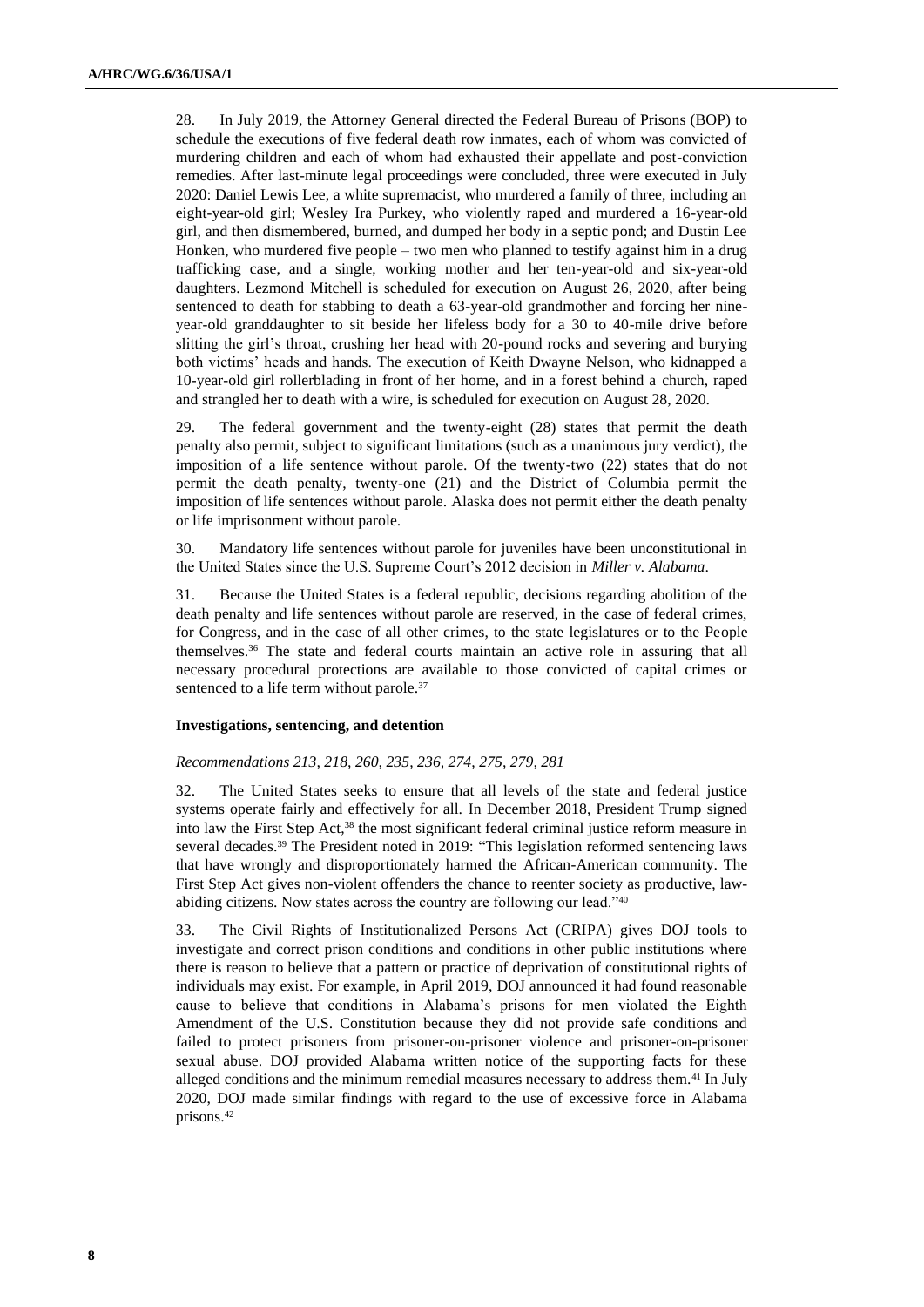#### **Gun violence**

#### *Recommendations 230–233*

34. The Second Amendment to the Constitution of the United States protects the individual right to keep and bear arms, subject to certain long-standing prohibitions such as those forbidding the possession of firearms by felons or restrictions on the carrying of particularly dangerous and unusual weapons.<sup>43</sup> Federal, state, and local governments are all therefore limited in how they may regulate firearms. In addition, the right to keep and bear arms is embodied in forty-four (44) state constitutions, which may further limit official action on a state-by-state basis. At the same time that the United States supports the right of individuals to bear arms lawfully, it is engaged in a variety of efforts to ensure that criminals, especially those who use firearms in the commission of their crimes, are pursued and appropriately punished.

35. Since 2001, DOJ has implemented Project Safe Neighborhoods (PSN), bringing together law enforcement and the communities they serve to reduce violent crime and make neighborhoods safer.<sup>44</sup> DOJ reinvigorated PSN in 2017 as part of its renewed focus on targeting violent criminals, including those committing gun violence, directing all U.S. Attorneys' Offices to work in partnership with federal, state, local, and tribal law enforcement and the local community to develop effective, locally based strategies to reduce violent crime.

36. The Attorney General announced in November 2019 the launch of Project Guardian, a new initiative designed to reduce gun violence and enforce federal firearms laws across the country. Project Guardian's implementation is based on five principles: (1) coordinated prosecution, (2) enforcing the background check system, (3) improved information sharing, (4) coordinated response to mental health denials, and (5) crime gun intelligence coordination.<sup>45</sup>

### **Violence against women**

#### *Recommendation: 255*

37. The United States seeks to safeguard and protect women and girls and strongly supports eliminating violence against them. The United States introduced its Strategy on Women, Peace, and Security (WPS Strategy) in June of 2019.<sup>46</sup> The WPS Strategy responds to the Women, Peace, and Security Act of 2017, which President Trump signed into law on October 6, 2017. $47$  The Act is the first legislation of its kind globally, which makes the United States the first country in the world with a comprehensive law to prevent, mitigate, and resolve violence against women internationally. The United States remains a strong defender of women, men, and their children, and is a major funder of programs, both at home and abroad, to improve the health, life, dignity, and well-being of women, their children, and their families.

38. DOJ's Office on Violence Against Women (OVW) provides federal leadership in developing the national capacity to reduce violence against women and administer justice for and strengthen services to victims of domestic violence, dating violence, sexual assault, and stalking. In 1994, Congress passed the Violence Against Women Act (VAWA) in recognition of the severity of crimes associated with domestic violence, sexual assault, and stalking. Created in 1995, OVW administers financial and technical assistance to communities across the country that are developing programs, policies, and practices aimed at ending domestic violence, dating violence, sexual assault, and stalking. OVW administers both formula-based and discretionary grant programs, established under VAWA and subsequent legislation, that support efforts to provide services to victims and hold perpetrators accountable through promoting a coordinated community response. Funding is awarded to local, state, and tribal governments, courts, non-profit organizations, community-based organizations, secondary schools, institutions of higher education, and state and tribal coalitions. Grants are used to develop effective responses to violence against women through activities that include direct services, crisis intervention, transitional housing, legal assistance to victims, court improvement, and training for law enforcement and courts. Since its inception, OVW has awarded over \$8.1 billion in grants and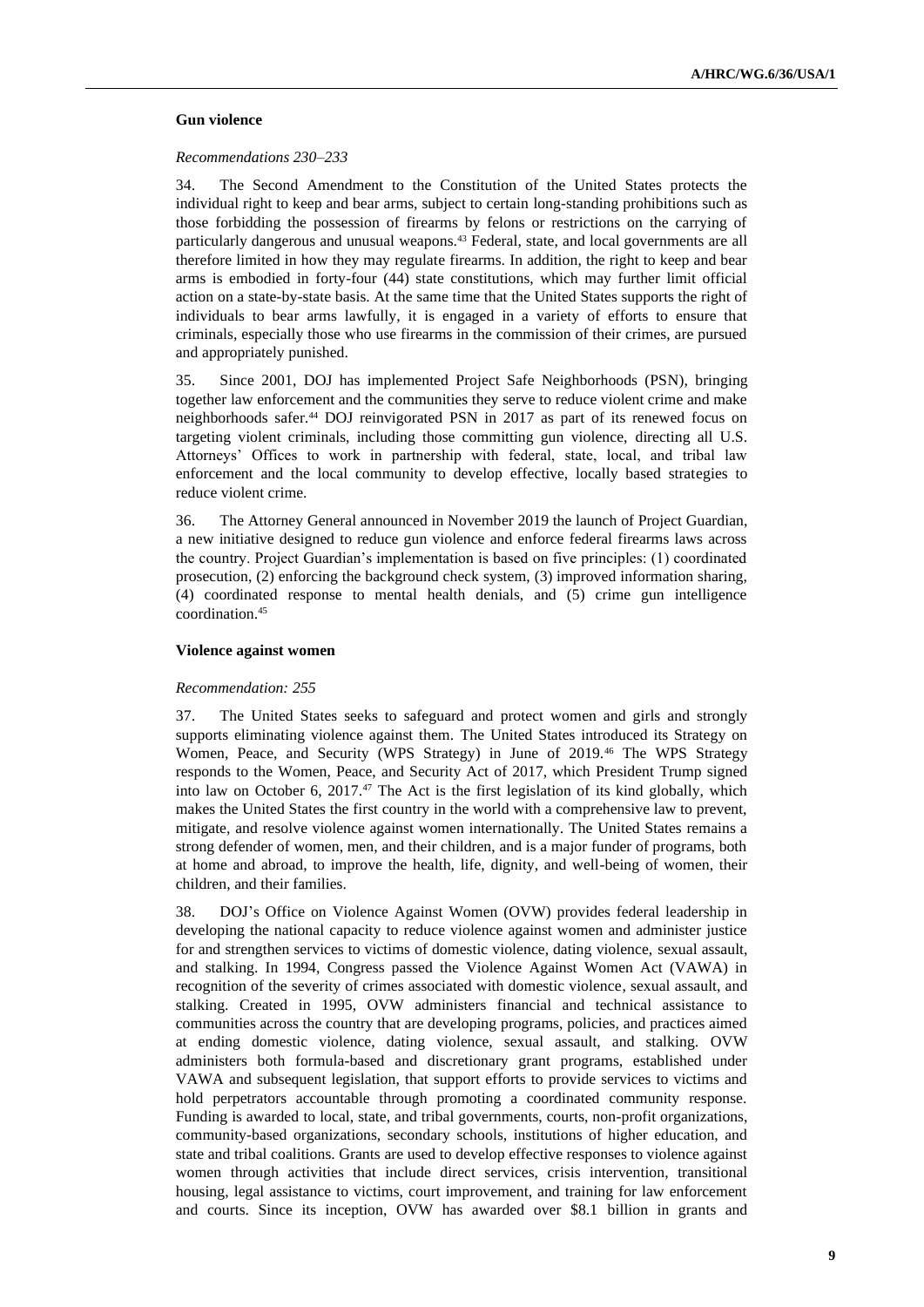cooperative agreements and has launched a multifaceted approach to implementing VAWA. By forging state, local, and tribal partnerships among police, prosecutors, judges, victim advocates, health care providers, faith leaders, and others, OVW grant programs help provide victims with the protection and services they need to pursue safe and healthy lives, while simultaneously enabling communities to hold offenders accountable for their violence.

39. OVW administers the Grants to Reduce Sexual Assault, Domestic Violence, Dating Violence and Stalking on Campus Program, which supports institutions of higher education in implementing comprehensive, coordinated responses to violent crimes on campuses.<sup>48</sup> This federal grant program supports the development and strengthening of effective security and investigation strategies to combat domestic violence, dating violence, sexual assault, and stalking on campuses, development and strengthening of victim services in cases involving such crimes on campuses, which include partnerships with local criminal justice authorities and community-based victim services agencies, and the development and strengthening of prevention education and awareness programs.

40. In 2013, DHS established an agency-wide Council on Combating Violence against Women to coordinate DHS's efforts to stop crimes against women and ensure the effective administration of laws aimed at preventing violence against women. In 2016, the Department approved a grant of \$9.2 million from DOJ and the Department of Housing and Urban (HUD) for stable housing to victims of domestic violence living with HIV/AIDS, and the 2016 launch of a research and evaluation initiative to develop a peer support group model.

41. In 2016, HUD issued guidance on local nuisance ordinances that may lead to discrimination under the Fair Housing Act against survivors of domestic violence and other persons in need of emergency services. HUD also published final rules under VAWA 2013, enhancing housing protections for victims of domestic violence, dating violence, sexual assault, and stalking.<sup>49</sup>

#### **Human trafficking**

## *Recommendations 262, 264–266, 268–273, 328*

42. The U. S. Government is actively engaged in activities to combat human trafficking in all its forms, including sex and labor trafficking through the President's Interagency Task Force to Monitor and Combat Trafficking in Persons. President Trump has signed nine pieces of anti-trafficking legislation into law, including the Trafficking Victims Protection Reauthorization Act of 2017, the Frederick Douglass Trafficking Victims Prevention and Protection Reauthorization Act of 2018, the Allow States and Victims to Fight Online Sex Trafficking Act of 2017 and the Stop Enabling Sex Traffickers Act of 2017.

43. The President honored the 20<sup>th</sup> Anniversary of the landmark Trafficking Victims Protection Act (TVPA) at a White House Summit on Human Trafficking on January 31, 2020. During the Summit, the President signed the Executive Order on Combating Human Trafficking and Online Child Exploitation in the United States Strengthening Federal Responsiveness to Human Trafficking.<sup>50</sup>

44. In FY2019, DOJ brought 220 human trafficking prosecutions, charged 343 defendants, and secured federal convictions against 475 traffickers. In FY 2019, OJP's Bureau of Justice Assistance made awards of more than \$100 million for human trafficking programs, including programs that provide a comprehensive range of direct services for victims of human trafficking. In FY 2019, Office for Victims of Crime (OVC) programs served 8,375 victims and trained over 82,000 professionals to better identify and serve victims of trafficking. In FY 2019, OVC, in partnership with Bureau of Justice Assistance (BJA), funded a total of 15 Enhanced Collaborative Model Human Trafficking Task Forces. In FY 2019, DOJ continued investing in research to develop new knowledge and tools to combat human trafficking more effectively.<sup>51</sup>

45. DHS Immigration and Customs Enforcement Homeland Security Investigations (ICE/HSI) identified and assisted 428 human trafficking victims and initiated 1,024 human trafficking criminal cases in FY 2019 and reported 2,197 criminal arrests, 1,113 criminal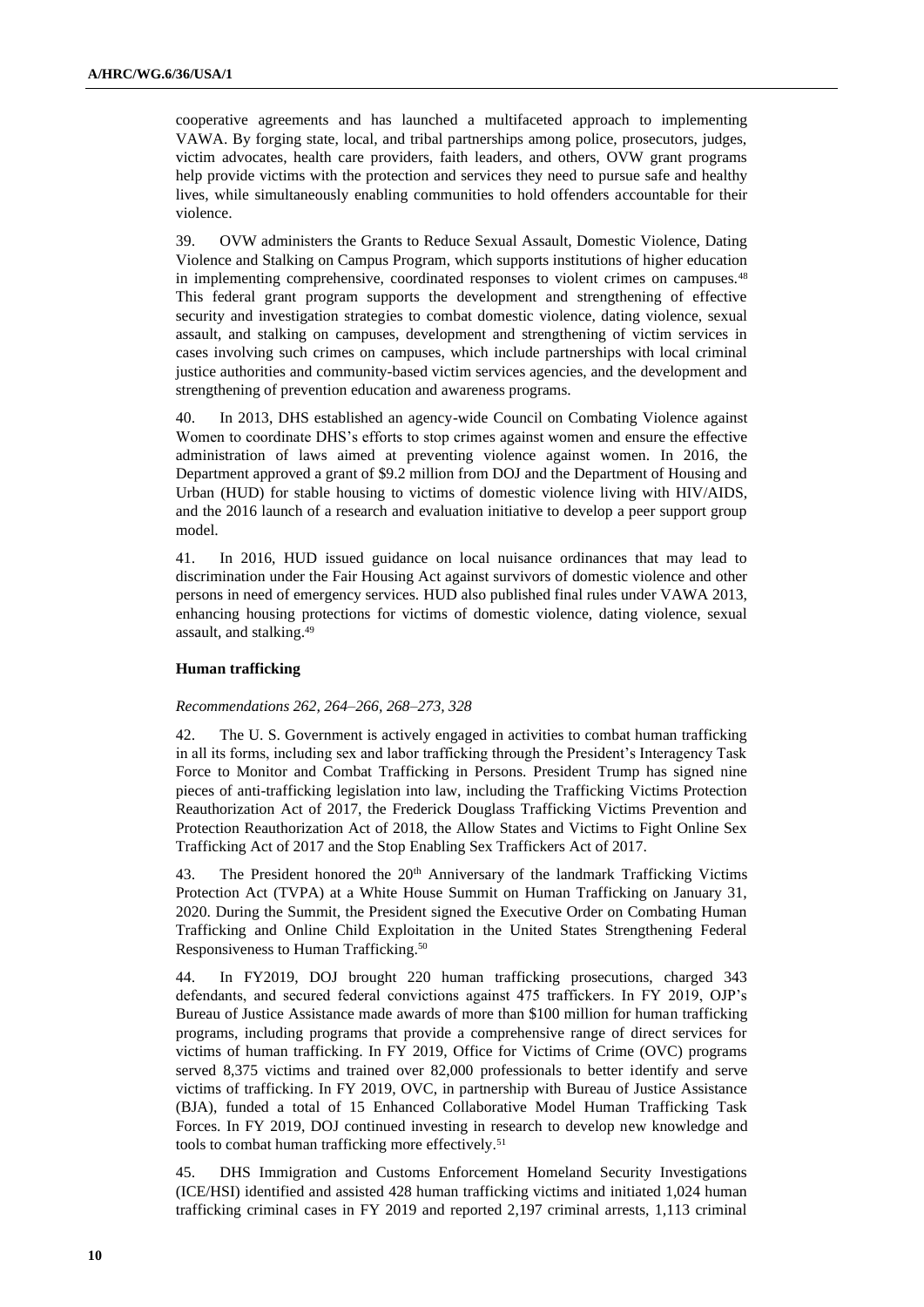counts charged in indictments, and 691 criminal counts in federal, state, and local convictions.<sup>52</sup> HHS continued to fund an NGO to operate the national human trafficking hotline. In FY 2019, the hotline received 136,990 calls, texts, chats, online tips, and emails, identified 11, 852 potential human trafficking cases, and provided resources and referrals to 3,828 potential victims.<sup>53</sup>

46. DOT and DHS/CBP lead the Blue Lightning Initiative (BLI), an element of DHS's Blue Campaign that trains airline personnel to identify potential traffickers and human trafficking victims, and to report their suspicions to federal law enforcement. To date, more than 100,000 personnel in the aviation industry have been trained through the BLI, and actionable tips continue to be reported to law enforcement.<sup>54</sup>

47. In FY 2019, DHS/U.S. Citizenship and Immigration Services (USCIS) approved 500 applications for nonimmigrant status for victims of severe forms of trafficking in persons, and approved 491 applications for their eligible family members.

48. In FY 2018 and 2019, the DHS/Federal Law Enforcement Training Centers  $(FLETC)<sup>55</sup>$  trained over 5,500 federal law enforcement officers through its basic training programs on indicators of human trafficking. FLETC has developed a one-day Introductory Human Trafficking Awareness Training Program for federal, state, local, and tribal law enforcement agencies, designed to instill awareness of indicators of human trafficking for the broader law enforcement community.<sup>56</sup>

49. The Department of Interior's Bureau of Indian Affairs (BIA) provided victim services to 13 tribes for detection of and response to human trafficking in Indian Country. The Department of Labor (DOL) funded several projects to combat forced labor, including a \$2 million, four-year project to combat forced labor and human trafficking in the cocoa supply chain and other sectors in Ghana, and a new \$5 million four-year project to combat forced labor and human trafficking on fishing vessels in Indonesia and the Philippines. DOL also released the mobile and web application *Comply Chain: Business Tools for Labor Compliance in Global Supply Chains*, which provides companies and industry groups practical guidance on how to identify risks of forced labor in their supply chains and mitigate or mediate abuses.<sup>57</sup> Companies that implement compliance systems are less likely to risk importing goods made by forced labor and run afoul of U.S. law.

50. The Department of State's Office to Monitor and Combat Trafficking in Persons (TIP) issued its most recent Trafficking in Persons Report in June 2020, where the United States comprehensively assesses what governments around the world are doing to combat this crime.<sup>58</sup> The TIP Report is an invaluable tool the United States uses to arm ourselves with the latest information and guides our actions both domestically and abroad.

#### **Human rights education, training, and community engagement**

#### *Recommendations 73, 74*

51. Respect for human rights is reflected in the Constitution, laws, regulations, and policies. Many schools feature human rights education, and some of them have centers focused on the study of human rights. Professional organizations and others have educational programs. Law enforcement and immigration screening personnel receive training on prohibitions against unlawful discrimination and racial and ethnic profiling. In 2019, DOJ/CRD and the U.S. Attorney's Office hosted a roundtable on sexual harassment in housing, while the DOJ Community Relations Service works with communities to address conflict related to discrimination and similar matters.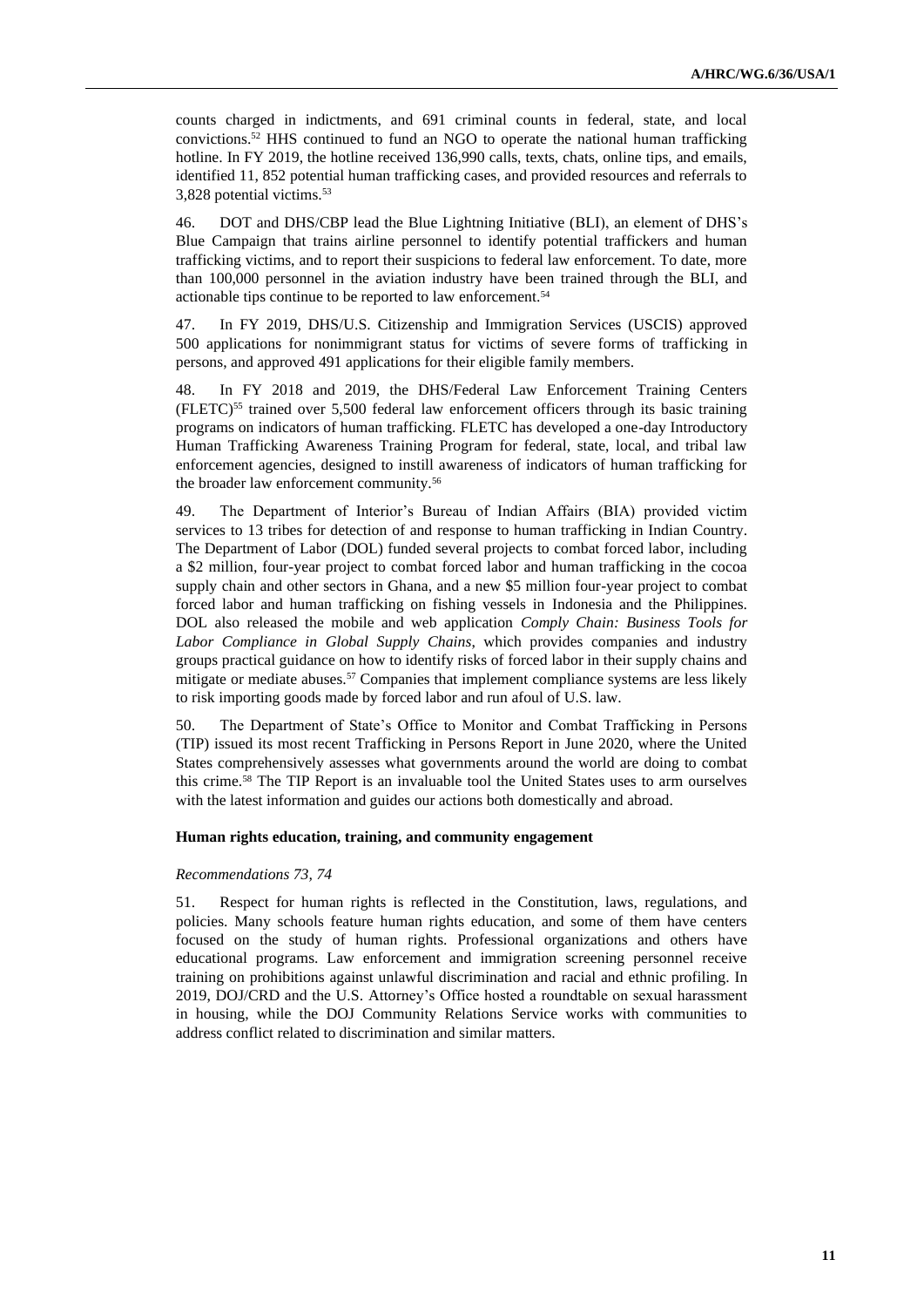# **D. Economic, social and cultural rights and measures; indigenous issues; and the environment**

## **Indigenous issues and violence against indigenous women**

### *Recommendations 322, 323, 324, 326, 256, 257*

52. Members of indigenous communities who are born or naturalized in the United States are citizens of the United States and residents of the state in which they live. Those who are also members of tribes or villages recognized by federal or state law<sup>59</sup> have additional rights defined by those laws, and by the laws of their respective communities.

53. The U.S. Government has primary responsibility for administering the social programs that provide a variety of education, health care, and social services.<sup>60</sup>

54. Federal and state laws and policy call for consultation with tribes on many issues, and multiple consultations with tribal leaders are held each year on activities and policies affecting tribes or tribal lands.

55. The U.S. Government works aggressively to end violence disproportionately affecting American Indian and Alaska Native communities. On May 3, 2019, President Trump issued a proclamation establishing May 3 as Missing and Murdered American Indians and Alaska Natives Awareness Day and announcing that federal agencies are increasing their efforts to address violent crimes in Indian country.<sup>61</sup> This work includes improving public safety, expanding funding and training opportunities for law enforcement in Indian country, and better equipping law enforcement with needed tools, such as access to databases.

56. On November 26, 2019 the President signed an executive order establishing the Task Force on Missing and Murdered American Indians and Alaska Natives.<sup>62</sup> This order is the culmination of numerous discussions where federal officials heard directly from Indian Country. Attorney General Barr and Interior Secretary Bernhardt serve as co-chairs of the Task Force and members include the FBI Director, DOI Assistant Secretary – Indian Affairs, Director of DOJ's Office on Violence Against Women, DOI Director of the Office of Justice Services, Chair of the Native American Issues Subcommittee of the Attorney General's Advisory Committee, and Commissioner of the Administration for Native Americans (ANA) within the Department of Health and Human Services (HHS).

57. In all of this work, the federal government consults with tribes multiple times each year on actions and policies affecting tribes or tribal lands.

#### **Homelessness**

#### *Recommendation 310*

58. The American economic system of free people and free markets has lifted millions of people out of poverty and been a model for other nations. Those who struggle with poverty and other mental, behavioral, and health problems that lead to homelessness have access to a wide variety of social programs sponsored by families, communities, businesses, nonprofit organizations, including faith-based organizations, and federal, state and local government. HUD, HHS, Department of Education (ED), the Department of Veterans Affairs (VA) and other members of the U.S. Interagency Council on Homelessness (USICH) have worked closely with state and local governments to alleviate the personal and social problems that lead to homelessness. In April of 2020, USICH and partner agencies launched a process to develop an updated comprehensive federal strategic plan to prevent and end homelessness using extensive stakeholder and direct provider input.

59. Through its 2019 Continuum of Care Program Competitions,<sup>63</sup> HUD increased local flexibilities and enhanced provider ability to better help our vulnerable homeless populations. In order to increase self-sufficiency among homeless populations, HUD provided new flexibilities for grantees to implement service participation requirements such as employment training, mental health care, substance abuse treatment after a person has been stably housed.<sup>64</sup>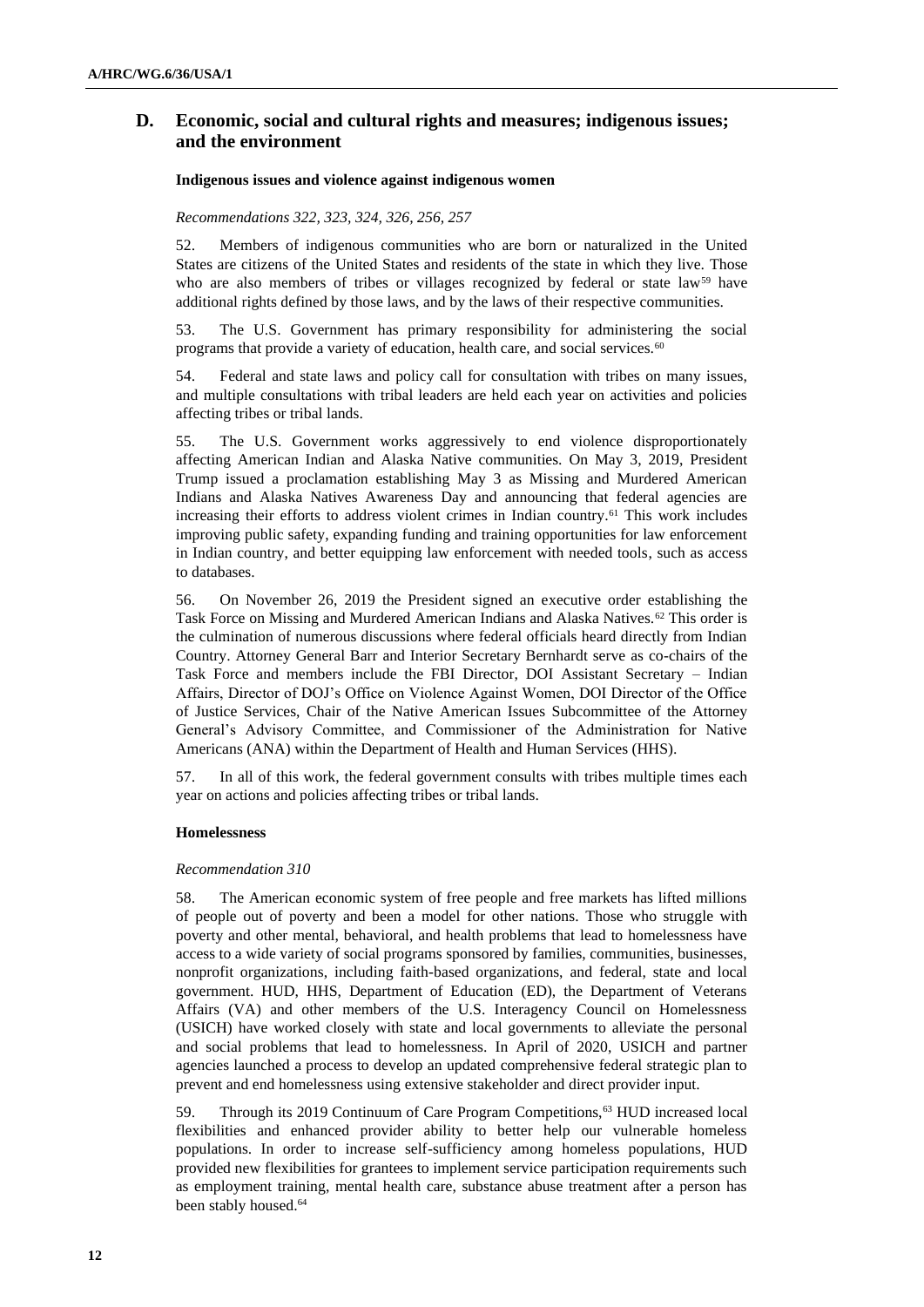60. HUD estimates homelessness across the United States has declined by 11% since 2010. Homelessness among veterans is half of what was reported in 2010.<sup>65</sup>

61. The Federal Interagency Council on Crime Prevention and Reentry, led by DOJ, has supported efforts to reduce recidivism and prepare individuals for successful reentry into society.<sup>66</sup> USICH also released guidance to reentry service providers, corrections agencies, and state and local governments on removing barriers to housing and services for individuals with criminal records who are experiencing homelessness.<sup>67</sup>

#### **Health care and education**

#### *Recommendations 124, 265, 309, 311–317, 319, 327*

62. There is considerable debate in the United States about the best ways to make quality, affordable health care available to all. HHS' Title V Maternal and Child Health Services Block Grant Program seeks to improve maternal health outcomes, including rates of severe morbidity and maternal mortality.<sup>68</sup> National and state level performance measure data is publicly accessible on the Title V Information System website. In 2019, HHS awarded \$351 million to support families through the Maternal, Infant, and Early Childhood Home Visiting Program, which serves families living in almost one-third of U.S. counties.<sup>69</sup> States and territories can tailor the program to serve the specific needs of their communities, targeting services to communities with concentrations of risk, such as premature birth, low-birth-weight infants, and infant mortality. A multi-pronged evaluation of the program found home visiting services result in positive effects for families. Additionally, results suggest that home visiting may improve maternal health. HHS also supports Tribal Maternal, Infant, and Early Childhood Home Visiting Program development grants.<sup>70</sup> Evaluations are in progress and a release date will be forthcoming.

63. The Preventing Maternal Deaths Act of 2018<sup>71</sup> authorizes, amends, and expands the Safe Motherhood Initiative within the HHS Centers for Disease Control and Prevention, including authorizing support for state and tribal Maternal Mortality Review Committees, and directs HHS to make grants available to states to better track and examine the problem of maternal deaths; to establish maternal mortality review committees; and to ensure that state health departments have plans to educate healthcare providers about the findings of the review committees. CDC is now funding 25 states to conduct Maternal Mortality Review in the United States.<sup>72</sup>

64. The United States remains committed to equal opportunity in education and, working with states and communities, helping students succeed in school and careers. In 2015, Congress enacted the Every Student Succeeds Act (ESSA), which revised and reauthorized the Elementary and Secondary Education Act.<sup>73</sup> Its support for states and communities includes investing in evidence-based and innovative local programs; providing intervention and support for schools and students that need the most help; and preserving protections for economically disadvantaged students, children with disabilities, English learners, and other vulnerable students.<sup>74</sup> Consistent with the commitment to equal access, it is unlawful to deny elementary and secondary-level school children in the United States an education on the basis of actual or perceived immigration status.<sup>75</sup>

65. Corporal punishment is governed by state law. In 2019, as a broader tool to help parents and educators create and maintain safe and positive learning environments in school, ED produced a guide on school climate resources for parents and educators.<sup>76</sup> ED also has two centers that offer free assistance and resources related to school climate for states, school districts, schools, institutions of higher learning, and communities: (1) the National Center of Safe and Supportive Learning Environments, and (2) the Technical Assistance Center on Positive Behavioral Interventions and Supports.

#### **Women and health**

#### *Recommendations 100, 164*

66. As the world's largest bilateral donor to global health programs, the U.S. Government is committed to supporting health programs around the world, including life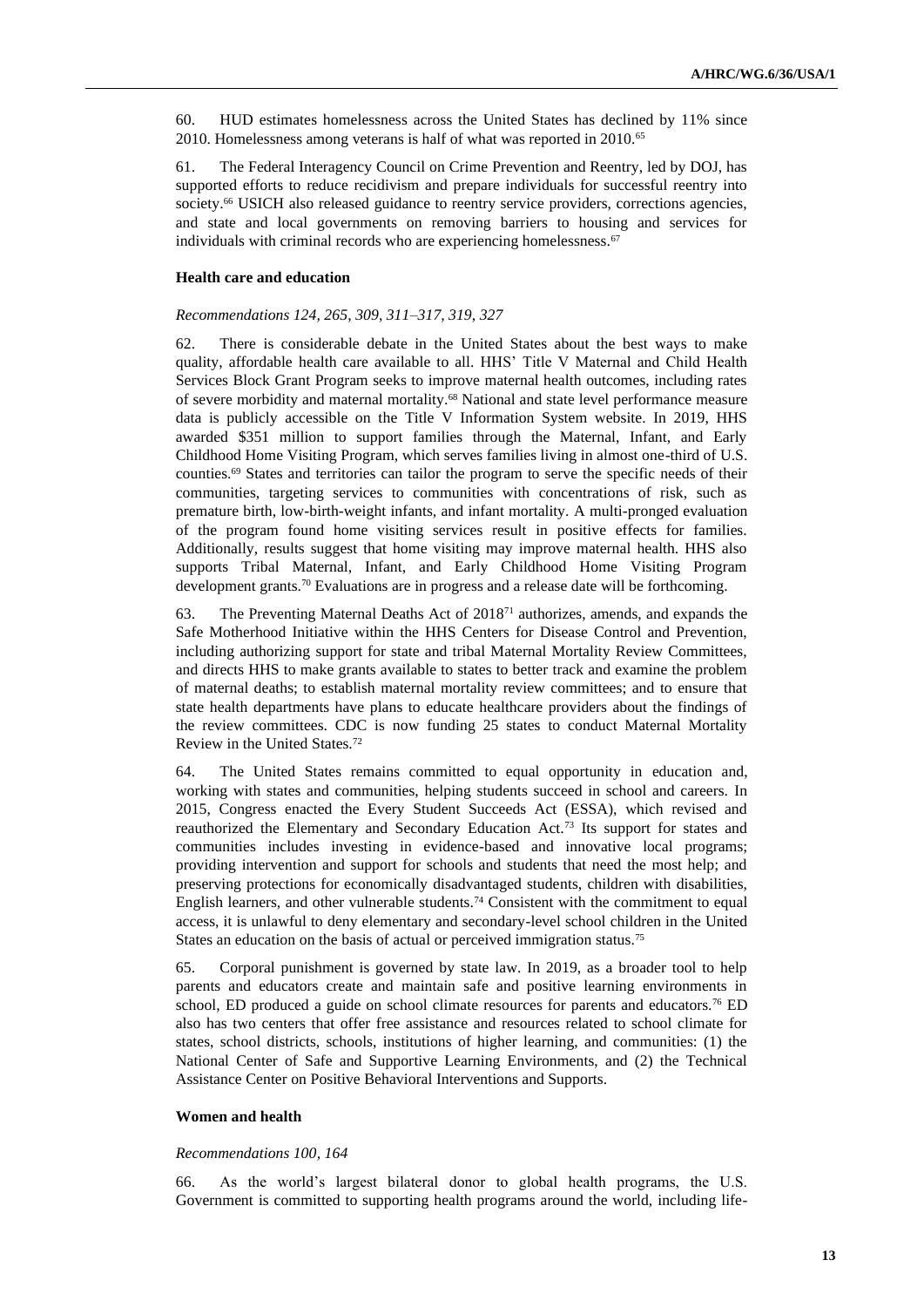saving services and helping women and children thrive, particularly in countries where the need is greatest. The United States remains resolute in its commitment to preventing conflict-related sexual violence and providing resources and support for survivors to address the trauma and stigma they experience as a step toward healing those afflicted, as well as mending their communities. As the United States has noted on many occasions, there is no international human right to abortion, whether under that name or under other terms like "sexual and reproductive health." Rather, as President Trump has stated, "our Nation proudly and strongly reaffirms our commitment to protect the precious gift of life at every stage, from conception until natural death."<sup>77</sup> The United States believes in the sovereign right of nations to make their own laws to protect the unborn, and rejects any interpretation of international human rights to require any State to provide access to abortion.<sup>78</sup> As President Trump has stated, "Every person – the born and the unborn, the poor, the downcast, the disabled, the infirm, and the elderly – has inherent value."<sup>79</sup>

### **Gender equality in the workplace**

## *Recommendations 112, 114, 115, 116, 117*

67. The United States promotes a non-discriminatory, inclusive, and integrated approach to work that ensures that all women and men are treated with human dignity. It is the policy of the United States to support and promote efforts that reinforce respect for the inherent dignity of both women and men, advance women's equality and promote and protect these rights.

68. Wage discrimination based on sex is illegal under the Equal Pay Act of 1963, 29 U.S.C. § 206(d) and Title VII of the Civil Rights Act of 1964, as amended.<sup>80</sup> The National Security Strategy of the United States clearly identifies women's equality and empowerment worldwide as integral to our national security and a priority for the United States. We believe that investing in women's economic empowerment has a cascading effect for women, men, families, and communities, and is a key component to our national security approach.<sup>81</sup>

69. U.S. law allows, but does not require, private employers to offer paid maternity leave. The Family and Medical Leave Act<sup>82</sup> entitles eligible employees to 12 workweeks of unpaid, job-protected leave in a year for the birth and care of newborn or adopted/foster children.<sup>83</sup> On December 20, 2019, President Trump signed into law the Federal Employee Paid Leave Act, which provides up to 12 weeks of paid parental leave for over two million Federal civilian employees.<sup>84</sup> The new law will apply to leave taken for births or adoption/foster placements that occur on or after October 1, 2020.

#### **Protections for migrant workers**

#### *Recommendations 263, 331–333, 338*

70. Alien agricultural workers in the United States are protected by the Migrant and Seasonal Agricultural Worker Protection Act of 1983.<sup>85</sup> This Act requires employers to disclose or make available upon request the terms of employment and to comply with those terms, to confirm that Farm Labor Contracts are registered with and licensed by DOL, to pay each worker when wages are due and provide workers with itemized statements of earnings and deductions, and to post worker protection laws at the worksite. The Act also requires that housing and transportation meet federal and/or state standards.<sup>86</sup> Since 1966, the minimum wage and record-keeping provisions, but not the overtime pay provisions, of the Fair Labor Standards Act (FSLA) have also applied to most agricultural workers and employers.<sup>87</sup>

## **Protection of the environment**

#### *Recommendations 341–343*

71. The United States and each of the fifty states has strong policies governing the protection of the environment. Federal and state laws create both government and private enforcement mechanisms and significant remedies are available against those who violate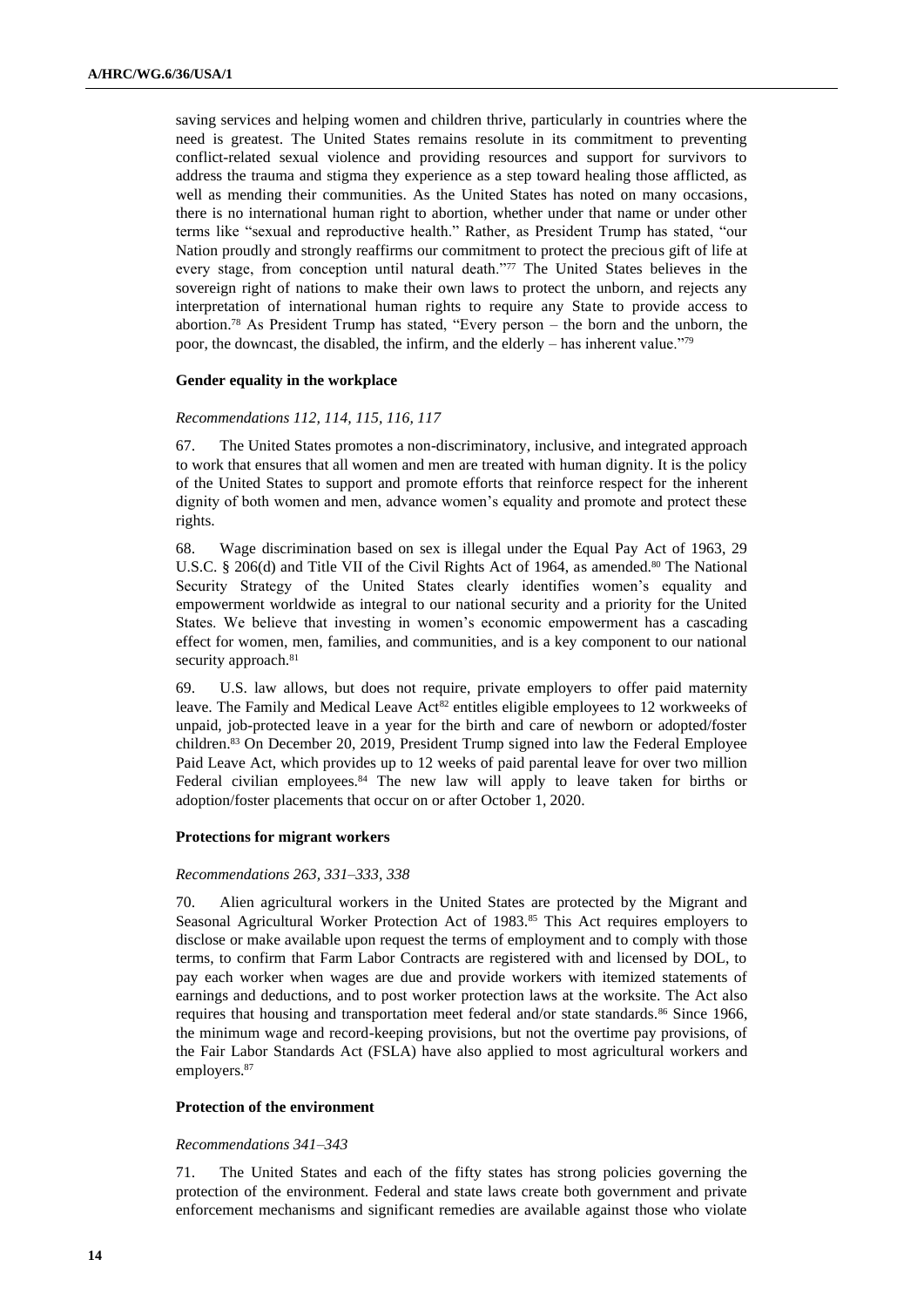them. The United States advances an approach that balances energy security, economic development, and environmental protection<sup>88</sup> and will remain a global leader in reducing traditional pollution, as well as greenhouse gases, while continuing to expand our economy.

## **E. National security and other matters**

#### **Migrants in detention**

### *Recommendations 252–254, 306, 329, 330, 332, 333, 338–340*

72. The U.S. Government draws from a wide range of resources to process alien children safely. When alien children are placed in government custody, we ensure they are treated in a safe, dignified, and secure manner. Under the Trafficking Victims Protection Reauthorization Act of 2008 (TVPRA), unaccompanied alien children generally are transferred from the custody of DHS to that of HHS.

73. Recent years have seen a humanitarian and security crisis caused by a dramatic increase in the number of aliens encountered along or near the U.S. border with Mexico, including unaccompanied children. The majority come from Guatemala, Honduras, and El Salvador, where poor economic conditions and high levels of generalized violence, while not grounds for asylum or protection under the Convention against Torture or Other Cruel, Inhuman or Degrading Treatment or Punishment or U.S. laws implementing it, are important "push factors." At the same time, certain U.S. laws, judicial rulings, and policies – including the TVPRA – contribute to "pull factors."

74. As a result of the crisis, DHS has since 2012 referred an increasing number of unaccompanied alien children to HHS. Since FY 2012, this number has jumped dramatically, with 13,625 referrals in FY 2012, 24,668 in FY 2013, 57,496 in FY 2014, 33,726 in FY 2015, 59,170 in FY 2016, 40,810 in FY 2017, and 49,100 in FY 2018 and 52,000 in FY 2019.

75. To address this crisis, on July 1, 2019, the United States enacted the Emergency Supplemental Appropriations for Humanitarian Assistance and Security at the Southern Border Act,<sup>89</sup> which provides an additional \$4.5 billion in emergency supplemental funding for humanitarian assistance and security at the U.S. southern border. In addition, the U.S. administration has sought legislative changes to address the pull factors and has sought to exercise existing legal authorities to reduce them.<sup>90</sup>

#### **Guantanamo Bay**

#### *Recommendations 239, 240, 242, 244, 246, 249, 251*

76. Executive Order 13823 of January 18, 2018, Protecting America through Lawful Detention of Terrorists, requires detention operations at U.S. Naval Station Guantanamo Bay to continue to be conducted consistent with all applicable U.S. and international law. The United States has no plans to close the detention facilities at Guantanamo Bay.

77. Currently 40 individuals are detained in U.S. detention facilities at Guantanamo Bay. Since 2015, 68 individuals have been transferred from Guantanamo Bay to other countries, including Cabo Verde, Ghana, Italy, Kuwait, Mauritania, Montenegro, Oman, Senegal, Serbia, the Kingdom of Saudi Arabia, and the United Arab Emirates.

78. The detainees at Guantanamo are held and treated humanely and in accordance with applicable law. All U.S. military detention operations, including those at Guantanamo Bay, comply with all applicable international and domestic laws, and the United States takes very seriously its responsibility to provide for the safe and humane care of detainees at Guantanamo Bay.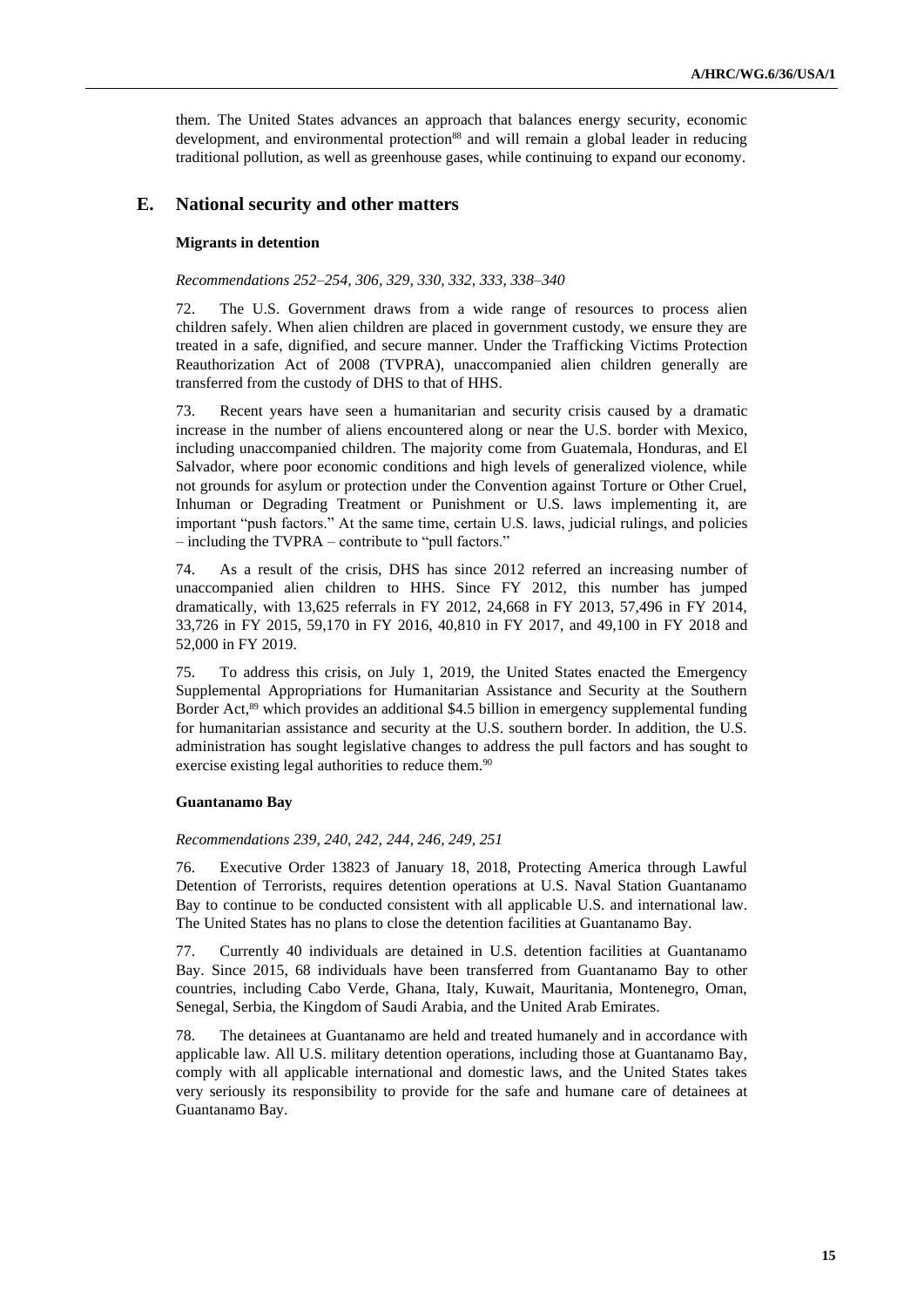## **Torture**

### *Recommendations 203, 210, 211, 212, 217, 247, 248, 283, 284, 286, 288, 290*

79. Federal and State laws prohibit torture or cruel, inhuman or degrading treatment or punishment and related misconduct. The Eighth Amendment to the U.S. Constitution prohibits cruel and unusual punishment for individuals convicted of crimes. What constitutes cruel and unusual punishment is a fact-specific determination that may include uncivilized and inhumane punishments, punishments that fail to comport with human dignity, and punishments that include physical suffering, including torture.<sup>91</sup> The Fifth and Fourteenth Amendment Due Process Clauses prohibit, *inter alia*, governmental action that "shocks the conscience," including acts of torture and cruel treatment,<sup>92</sup> as well as punishing persons without first convicting them under appropriate standards. It also includes the intentional use of objectively unreasonable force against those detained while awaiting trial.<sup>93</sup> The Fourteenth Amendment applies both of these Amendments to the conduct of state officials.<sup>94</sup>

80. Coincident with the entry into force of the Convention Against Torture, the United States enacted the Torture Convention Implementation Act, 18 U.S.C. § 2340A, which helps implement U.S. obligations under Article 5 of the Convention Against Torture. As provided in the statute, whoever commits or attempts or conspires to commit torture outside the United States (as defined in the statute) can be subject to federal criminal prosecution if the alleged offender is a national of the United States or the alleged offender is present in the United States, irrespective of the nationality of the victim or alleged offender.

81. In the context of military commissions against alien unprivileged enemy belligerents, the Military Commissions Act (MCA) of 2009, codifies, *inter alia*, the offenses of torture and cruel or inhuman treatment as crimes triable by military commission.<sup>95</sup> In addition, the MCA of 2009 prohibits the admission of any statement obtained by the use of torture or by cruel, inhuman, or degrading treatment, as defined by the Detainee Treatment Act of 2005, in a military commission proceeding, except against a person accused of torture or such treatment as evidence that the statement was made.<sup>96</sup> This prohibition is also incorporated into Rule 304(a)(1) of the Military Commission Rules of Evidence.

82. Consistent with international obligations and domestic law, the United States has conducted and will continue to conduct thorough, independent investigations of credible allegations of torture, and to prosecute persons where appropriate.

### **Privacy**

## *Recommendations 293, 294, 295, 296–299, 304, 305, 307*

83. The United States collects, maintains, uses, and disseminates information in accordance with the U.S. Constitution and U.S. laws, regulations, and policies, consistent with applicable international obligations. Presidential Policy Directive 28, which applies to signals intelligence activities, states that all persons should be treated with dignity and respect, regardless of nationality or place of residence, and that all persons have legitimate privacy interests in the handling of their personal information.<sup>97</sup> The United States has multiple layers of oversight, ranging from individual privacy officers embedded in agency operations, to congressional committees, and offices of inspector general, to independent oversight agencies such as the Privacy and Civil Liberties Oversight Board (PCLOB). PCLOB is an independent agency within the Executive Branch established by the Implementing Recommendations of the 9/11 Commission Act of 2007 to ensure that the federal government's efforts to prevent terrorism are balanced with the need to protect privacy and civil liberties.<sup>98</sup>

84. Our foreign intelligence oversight system is robust and transparent, and includes executive, legislative, and judicial bodies. The foreign intelligence activities of the U.S. Government are conducted in accordance with applicable legal authorities.<sup>99</sup>

85. In January 2017, the CIA Office of Privacy and Civil Liberties (OPCL) published revised E.O. 12333 Attorney General Guidelines designed to ensure that the CIA continues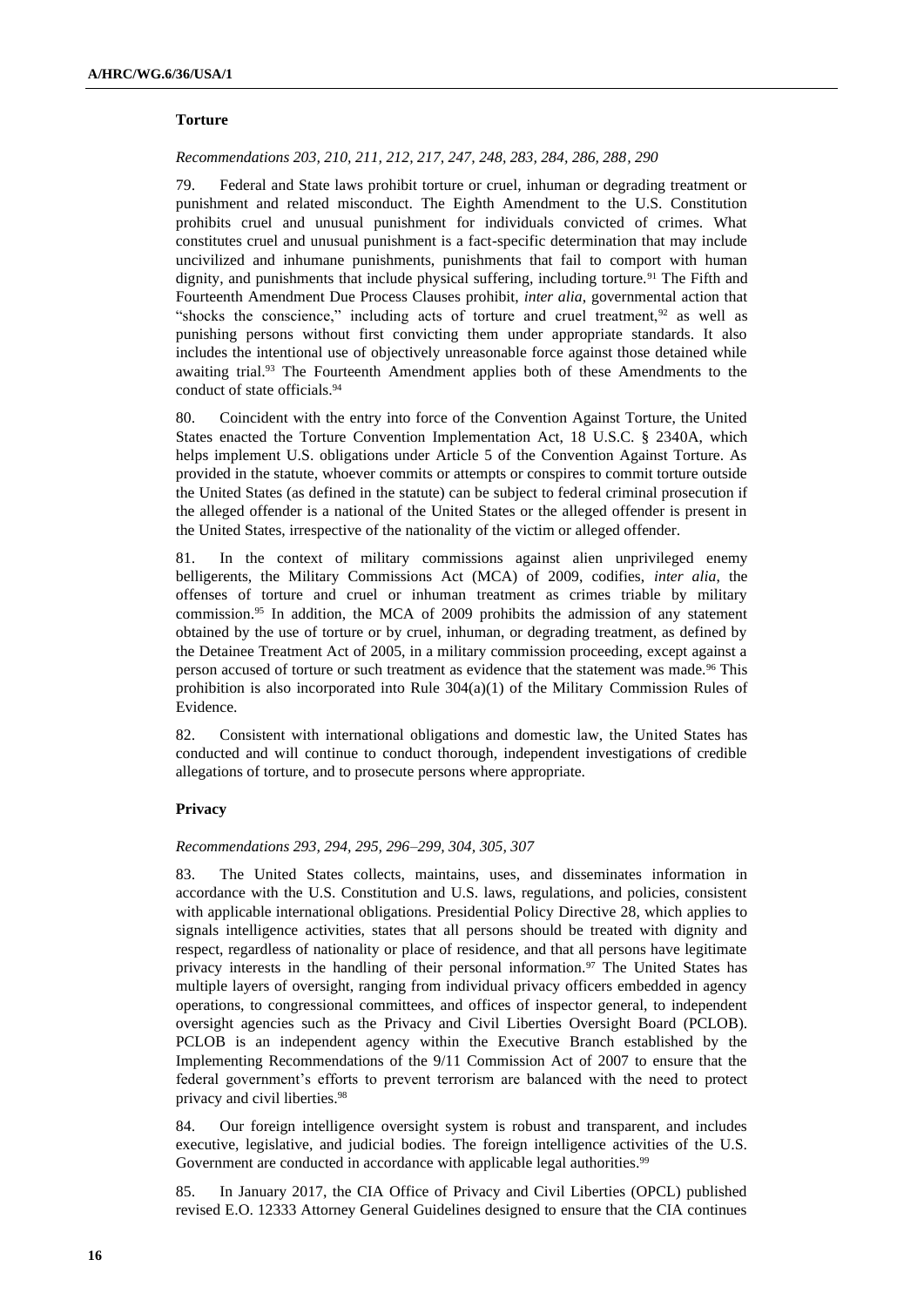to handle information appropriately in the digital age.<sup>100</sup> The review sought to ensure that the Guidelines appropriately incorporated the protection of privacy and civil liberties in the conduct of the CIA's authorized intelligence activities, with improvements that included protections for unevaluated information, restrictions on queries, exceptional handling requirements for electronic communications and other similarly sensitive information, and compliance and oversight. OPCL conducts reviews to ensure compliance with the Privacy Act and other requirements related to the protection of personal information from unauthorized use, access, or disclosure. Complaints may be filed for alleged violations of civil liberties in the administration of CIA programs and operations.<sup>101</sup>

86. Privacy and digital freedom issues raised by the conduct of non-state actors, such as Google and Facebook, are addressed through the U.S. legal and regulatory systems, including by the DOJ, the Federal Trade Commission (FTC), state attorneys general, and private litigation. Some states have enacted or are considering state privacy laws, and the FTC provides annual updates on its privacy and data security work with regard to non-state actors.<sup>102</sup>

#### **Sexual violence in the military**

#### *Recommendations 258, 289*

87. The United States is committed to preventing sexual violence. The United States issues an annual report that provides updates on programs and efforts at the Department of Defense (DoD) to combat sexual violence in the military. DoD's programs focus on preventing sexual assault, promoting advocacy and assistance, and addressing sexualassault-related retaliation.<sup>103</sup>

88. DoD's FY 2018 Annual Report on Sexual Assault in the Military,<sup>104</sup> issued in April 2019, estimates that  $20,500$  service members,<sup>105</sup> experienced some kind of sexual assault in 2018. Over the past decade, reporting rates have quadrupled, allowing the Department to connect a greater share of victimized service members with restorative care and services.

89. In April 2019, DoD established the Sexual Assault Accountability and Investigation Task Force (SAAIT) to identify, evaluate, and recommend immediate and significant actions to improve further the accountability process and ensure due process for both victims and accusers. The Task Force published a, first-of-its-kind, comprehensive set of recommendations to help commanders, further enhance victim support, and ensure fair and just support for the accused.<sup>106</sup>

90. To address this issue further, DoD issued a Prevention Plan of Action (PPOA) in April 2019, providing a coordinated approach to optimize the Department's prevention system with targeted efforts towards the youngest military members and others at increased risk for victimization.<sup>107</sup> In addition, DoD is committed to training supervisors of junior enlisted personnel to ensure better promotion of respectful workplace conduct. The Secretary of Defense is committed to justice for victims of sexual assault and is doing everything within his authority to eliminate sexual harassment and assault in the military. The Secretary thus directed the Department to implement the recommendations of the SAAITF Report, develop new assessment tools, launch a new program to catch serial offenders, and execute the DoD Sexual Assault PPOA.<sup>108</sup>

#### **Migration policies and treatment of migrant adults and children**

### *Recommendations 252–254, 306, 329, 330, 332, 333, 339, 340*

91. In accordance with its law, policy, and international obligations, the United States maintains the sovereign right to detain aliens who violate its laws, pose a danger to the community, or pose a flight risk in order to protect public safety and to ensure their compliance with its immigration procedures. Primary responsibility for the enforcement of immigration law within DHS rests with ICE, Customs and Border Patrol (CBP), and USCIS. CBP enforces immigration laws at and between the ports of entry, ICE is responsible for interior enforcement and for detention and removal operations, and USCIS adjudicates applications and petitions for immigration and naturalization benefits. Under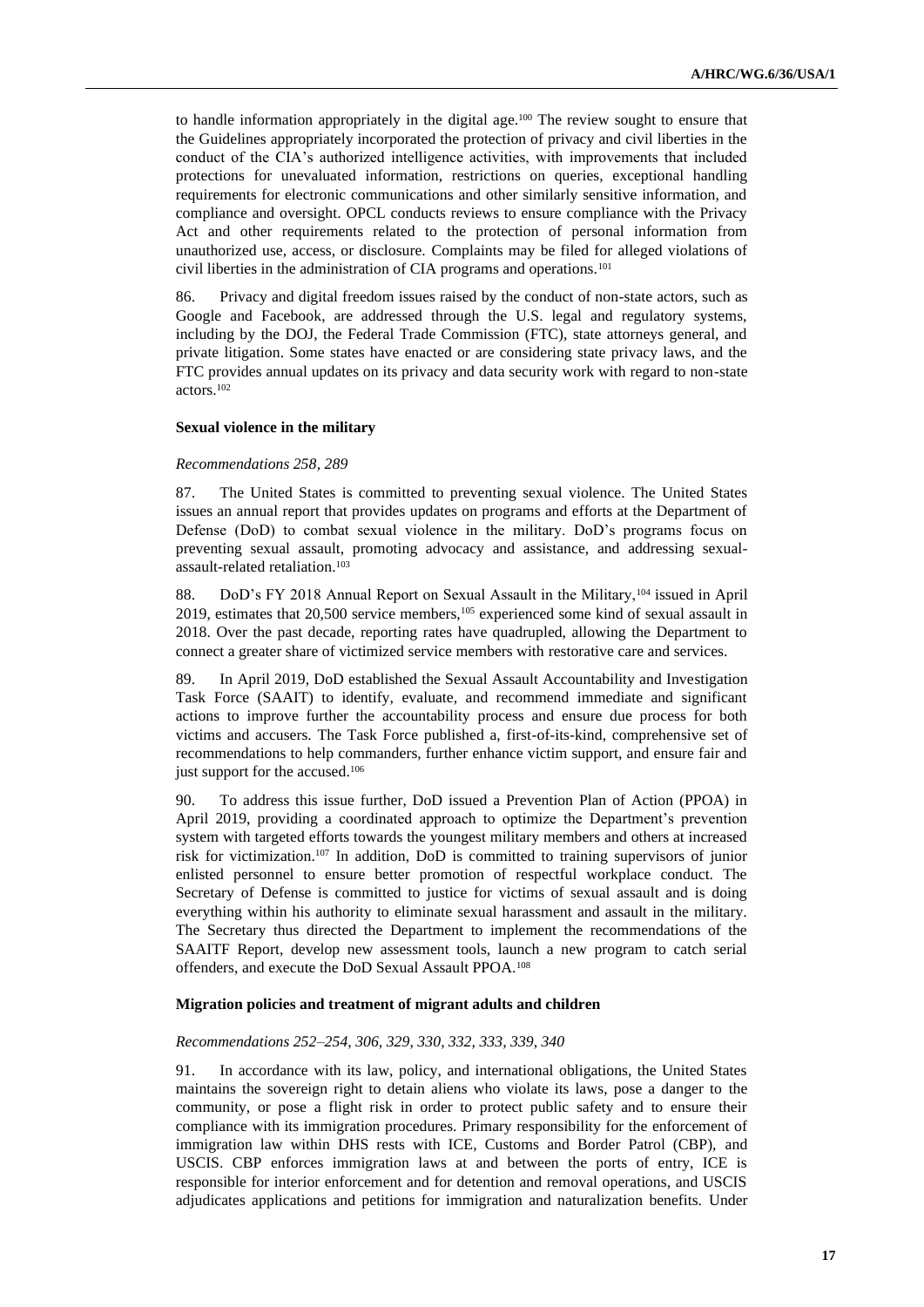the TVPRA of 2008, unaccompanied alien children generally are transferred from the custody of DHS to that of HHS. As noted above, the United States is experienced a crisis along its southern border due to increases in illegal immigration in 2019 and has considered numerous ways to address this situation. Aliens facing removal from the United States receive procedural protections.

92. The United States limits its collection of information in the visa application relevant to a visa adjudication. The questions asked in the visa application process are designed to solicit the information necessary to determine whether an applicant is eligible for the visa applied for under U.S. law. Information obtained from applicants in the visa application process is considered confidential under U.S. law, and with limited exceptions, is to be used only for the formulation, amendment, administration, or enforcement of the immigration, nationality, and other U.S. laws.

# **IV. Conclusion**

93. The United States was founded on an unwavering commitment to the unalienable rights of all individuals, and our legal and policy framework continues to provide robust protections for human rights. We look forward to engaging constructively with other States and civil society as we seek to improve and strengthen our longstanding commitment to individual and institutional accountability for human rights violations. The United States is and will remain an unwavering ally to the cause of democracy and human freedom. To that end, we will continue to push for the reforms needed to ensure the integrity, legitimacy and accountability of the Human Rights Council. We welcome the chance to engage with all nations that share our commitment to human rights, and will do so in the plentiful fora available.

*Notes*

<sup>1</sup> *See* James Madison, writing as "Publius," in *The Federalist* No. 51, "The Structure of the Government Must Furnish the Proper Checks and Balances Between the Different Departments." (February 8, 1788), *available at*

[https://www.ourdocuments.gov/doc.php?flash=true&doc=10&page=transcript.](https://www.ourdocuments.gov/doc.php?flash=true&doc=10&page=transcript)

- <sup>2</sup> See Jeffrey S. Sutton, 51 Imperfect Solutions: *States and the Making of American Constitutional Law* (Oxford University Press, 2018).
- <sup>3</sup> U.S. Constitution, Amendments IX and X (1791), *available at* [https://www.archives.gov/founding](https://www.archives.gov/founding-docs/constitution-transcript)[docs/constitution-transcript.](https://www.archives.gov/founding-docs/constitution-transcript)
- <sup>4</sup> *See* Madison, writing as "Publius," *The Federalist* No. 51.
- <sup>5</sup> This report addresses recommendations even where they do not necessarily reflect U.S. international human rights obligations. Some recommendations urge us to achieve an ideal, some express a different view of human flourishing than we hold, and others request actions not entirely within the power of our federal government. We have supported recommendations when we share the ideals on which they are based, and when we are making serious efforts to achieve their goals and intend to continue to do so. We have also supported recommendations regarding actions we are already taking or have taken and continue taking, as they support our own efforts to address difficult issues. The Executive Branch of the United States Government has no authority under the United States Constitution to make commitments regarding the outcomes of state or federal judicial proceedings, or of the legislative process in Congress or the State legislatures. Where recommendations we supported in whole or in part rested upon inaccurate assumptions, assertions, or factual predicates, we respectfully noted the inaccuracies, looked past the rhetoric of the recommendation and focused on the proposed action or objective.
- <sup>6</sup> The United States Constitution provides that "all Treaties made, or which shall be made, under the Authority of the United States, shall be the supreme Law of the Land; and the Judges in every State shall be bound thereby, any Thing in the Constitution or Laws of any state to the Contrary notwithstanding." U.S. Constitution, Art. VI, *available at* [https://www.archives.gov/founding](https://www.archives.gov/founding-docs/constitution-transcript)[docs/constitution-transcript.](https://www.archives.gov/founding-docs/constitution-transcript)
- <sup>7</sup> Those treaties are: the International Covenant on Civil and Political Rights (ICCPR); the International Convention on the Elimination of All Forms of Racial Discrimination (CERD); the Convention against Torture and Other Cruel, Inhuman or Degrading Treatment or Punishment (CAT); and two optional protocols to the Convention on the Rights of the Child (CRC). President Obama submitted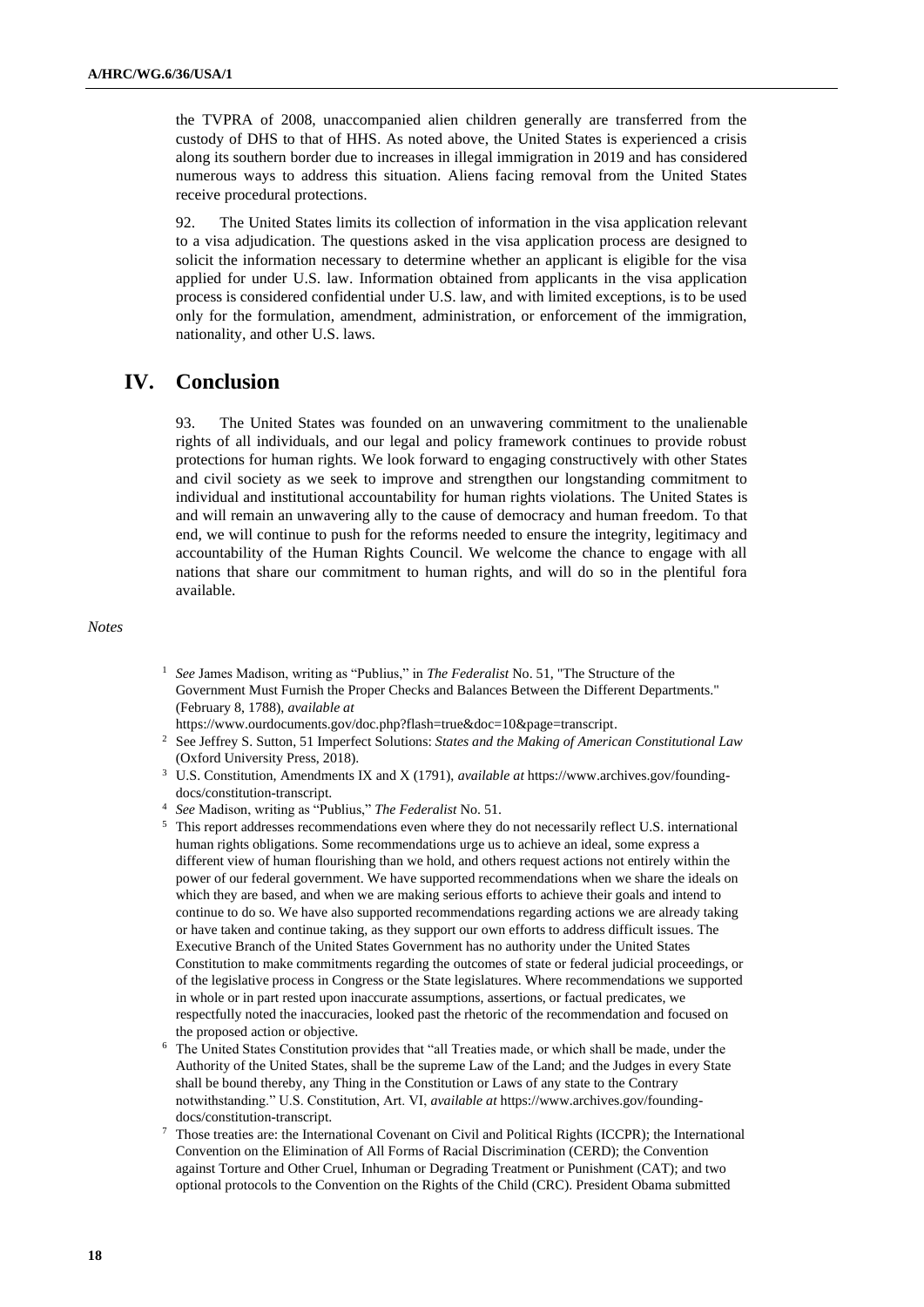The Convention on the Rights of Persons with Disabilities to the Senate on May 17, 2012; President Clinton submitted ILO Convention (No. 111) to the Senate on May 18, 1998; and President Carter submitted The Convention on the Elimination of All Forms of Discrimination against Women to the Senate on November 12,1980.

- <sup>8</sup> While neither the Convention on the Protection of Children and Cooperation in Respect of Intercountry Adoption, nor the Convention on Transnational Organized Crime are human rights instruments, both provide important structural protections for vulnerable persons and communities.
- <sup>9</sup> The United States has not signed other treaties referenced in the recommendations, including the International Convention on the Protection of the Rights of all Migrant Workers and Members of their Families, and the International Convention for the Protection of All Persons from Enforced Disappearance.
- <sup>10</sup> These recommendations propose that the United States create a "national human rights institution" and various "national plans" to advance the cause of human rights. The United States rejects these suggestions because "planning" is no substitute for remedial action.
- <sup>11</sup> See, e.g., Equal Employment Opportunity Commission, Press Release "Fiscal Year 2019 Enforcement and Litigation Data" (January 24, 2020) at<https://www.eeoc.gov/eeoc/newsroom/release/1-24-20.cfm> (reporting detailed breakdowns for 72,675 charges of workplace discrimination).
- <sup>12</sup> On July 16, 2020, the Commission released a draft report of its work. *See* [https://www.state.gov/draft](https://www.state.gov/draft-report-of-the-commission-on-unalienable-rights/)[report-of-the-commission-on-unalienable-rights/.](https://www.state.gov/draft-report-of-the-commission-on-unalienable-rights/) For further information about the Commission, including meeting minutes and video recordings of its public hearings, *see* https://www.state.gov/commission-on-unalienable-rights.
- <sup>13</sup> <https://www.whitehouse.gov/presidential-actions/executive-order-safe-policing-safe-communities/>
- <sup>14</sup> *See, e.g*., 42 U.S.C. §1983, *available at* https://www.govinfo.gov/content/pkg/USCODE-2009 title42/pdf/USCODE-2009-title42-chap21-subchapI-sec1983.pdf (creating federal cause of action for violation of constitutional rights). Literally hundreds of reported cases in state and federal courts attest to the availability of a remedy should a person claim to be a victim of either racial profiling or the use of excessive force; *see also* 18 U.S.C. §§ 242 (criminal statute punishing willful deprivation of rights by someone acting under color of law) and 241 (criminal statute punishing conspiracies to deprive individuals of constitutional or federally protected rights, including conspiracies by persons acting under color of law), *available at* https://www.gpo.gov/fdsys/pkg/USCODE-2011 title18/pdf/USCODE-2011-title18-partI-chap13.pdf
- <sup>15</sup> *See, e.g.,* U.S. Department of Justice, *Guidance for Federal Law Enforcement Agencies Regarding the Use of Race, Ethnicity, Gender, National Origin, Religion, Sexual Orientation, or Gender Identity* (December 2014) at https://www.justice.gov/sites/default/files/ag/pages/attachments/2014/12/08/useof-race-policy.pdf
- <sup>16</sup> Arkansas Code § 12-12-1401 (2020) ("As used in this subchapter, 'racial profiling' means the practice of a law enforcement officer's relying to any degree on race, ethnicity, national origin, or religion in selecting which individuals to subject to routine investigatory activities or in deciding upon the scope and substance of law enforcement activity following the initial routine investigatory activity.").
- <sup>17</sup> *See* <http://dhsconnect.dhs.gov/offices/CRCL>
- <sup>18</sup> *See, e.g*., 42 U.S.C. §1983, *available at* https://www.govinfo.gov/content/pkg/USCODE-2009 title42/pdf/USCODE-2009-title42-chap21-subchapI-sec1983.pdf (creating federal cause of action for violation of constitutional rights) and literally hundreds of reported cases in state and federal courts attest to the availability of a remedy should a person claim to be a victim of either racial profiling or the use of excessive force.
- <sup>19</sup> The Department website also features a video on this topic; see [https://travel.state.gov/content/travel/en/consularnotification/consular-notification-streaming](https://travel.state.gov/content/travel/en/consularnotification/consular-notification-streaming-video.html)[video.html.](https://travel.state.gov/content/travel/en/consularnotification/consular-notification-streaming-video.html) Pocket cards are also provided to law enforcement officers, and State Department experts travel throughout the United States to provide training concerning consular notification and access to federal, state, and local law enforcement, corrections and criminal justice officials.
- <sup>20</sup> *See, e.g.,* Equal Credit Opportunity Act, 15 U.S.C. §§ 1691, et seq., *available at*  [https://www.govinfo.gov/app/details/USCODE-2011-title15/USCODE-2011-title15-chap41](https://www.govinfo.gov/app/details/USCODE-2011-title15/USCODE-2011-title15-chap41-subchapIV-sec1691) [subchapIV-sec1691](https://www.govinfo.gov/app/details/USCODE-2011-title15/USCODE-2011-title15-chap41-subchapIV-sec1691)
- <sup>21</sup> *See, e.g.,* Connecticut General Statutes §§53a-179a (making inciting injury to person or property a Class C felony); Nevada Revised Statutes § 203.040 ("Publishing matter inciting breach of peace or other crime").
- <sup>22</sup> *See* 18 U.S.C. §1875 (forbidding interstate "communication containing any threat" to injure the person, property or reputation of another). *See also, e.g.*, California Penal Code §422 (threat to commit a crime).
- <sup>23</sup> *See, e.g.,* Indiana Code §35-45-2-1 (defining "intimidation" as a felony); Massachusetts Statutes §43A (criminal harassment).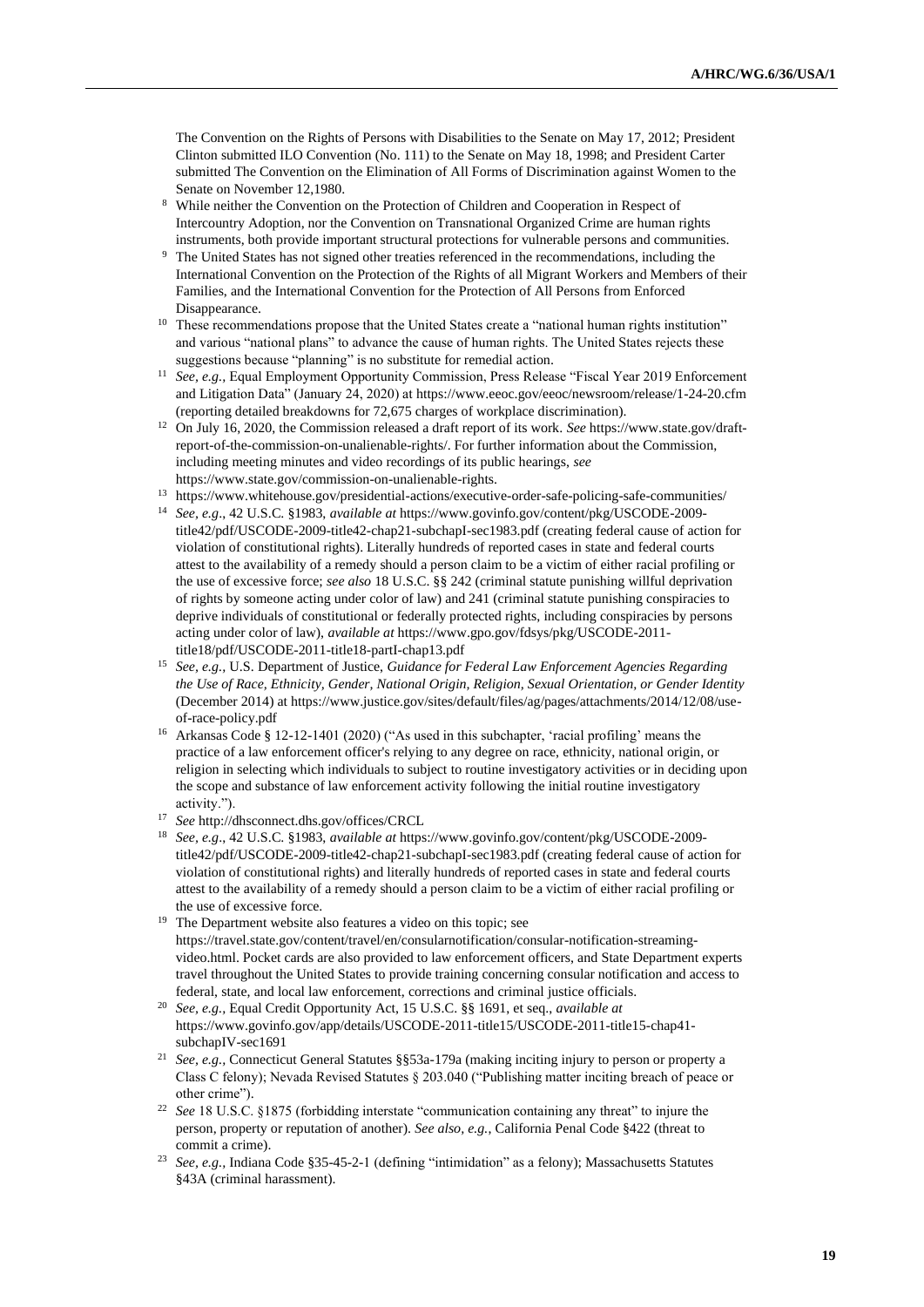- <sup>24</sup> *See, e.g.,* 18 U.S.C. §249 ("Hate crime acts"), *available at*  https://www.govinfo.gov/content/pkg/USCODE-2011-title18/pdf/USCODE-2011-title18-partIchap13-sec249.pdf; California Penal Code §422.86 ("Sentencing Goals"); § N.Y. Penal Law §§ 485.05 (Hate Crimes).
- <sup>25</sup> *See* U.S. Department of Justice, "Hate Crimes Examples" at: <https://www.justice.gov/hatecrimes/hate-crimes-case-examples> (accessed April 16, 2020). Since January 2017, DOJ has indicted more than 65 defendants alleged to have been involved in committing hate crimes and has obtained convictions of more than 50 defendants involved in committing hate crimes.
- <sup>26</sup> State and federal laws against discrimination apply in many contexts: employment, housing, credit, access to public places and facilities and to public accommodations, access to healthcare and equal educational opportunities, and access to programs that receive federal assistance.
- <sup>27</sup> Other agencies include the Department of Labor (DOL), the Department of Housing and Urban Development (HUD), the Equal Employment Opportunity Commission (EEOC), the Department of Health and Human Services (HHS), the Department of Education (ED), and the Department of Homeland Security (DHS).
- <sup>28</sup> Executive Order 13798 (May 4, 2017), *available at* [https://www.whitehouse.gov/presidential](https://www.whitehouse.gov/presidential-actions/presidential-executive-order-promoting-free-speech-religious-liberty/)[actions/presidential-executive-order-promoting-free-speech-religious-liberty/](https://www.whitehouse.gov/presidential-actions/presidential-executive-order-promoting-free-speech-religious-liberty/)
- <sup>29</sup> *See* https://www.justice.gov/opa/press-release/file/1001891/download
- <sup>30</sup> For example, DOJ has supported students declared ineligible for scholarships because they attend religious schools and a baker's right to operate his business in accordance with his religious beliefs, and a Native American group's right to conduct religious ceremonies on its ancestral land. DOJ's Place to Worship Initiative, launched on June 13, 2018, has increased enforcement of a federal law that protects places of worship and other religious uses of property from unjustifiable burdens and discrimination by local governments. For more, s*ee* [https://www.justice.gov/crt/place-worship](https://www.justice.gov/crt/place-worship-initiative)[initiative](https://www.justice.gov/crt/place-worship-initiative) and [https://www.justice.gov/opa/pr/justice-department-celebrates-strong-support-religious](https://www.justice.gov/opa/pr/justice-department-celebrates-strong-support-religious-freedom-one-year-mark-place-worship)[freedom-one-year-mark-place-worship](https://www.justice.gov/opa/pr/justice-department-celebrates-strong-support-religious-freedom-one-year-mark-place-worship)
- <sup>31</sup> Recent cases recognizing protections against religious discrimination include *Holt v. Hobbs*, (574 U.S. 353 (2015), which struck down a prison policy prohibiting inmates from growing beards in accordance with religious beliefs; and *EEOC v. Abercrombie & Fitch Stores*, 575 U.S. 768 (2015), which held that a plaintiff need not prove that an employer had actual knowledge of the plaintiff's need for a religious accommodation.
- <sup>32</sup> *See* [https://www.whitehouse.gov/presidential-actions/executive-order-advancing-international](https://www.whitehouse.gov/presidential-actions/executive-order-advancing-international-religious-freedom/)[religious-freedom/](https://www.whitehouse.gov/presidential-actions/executive-order-advancing-international-religious-freedom/)
- <sup>33</sup> *See* https://share.america.gov/u-s-launches-international-religious-freedom-alliance/
- <sup>34</sup> 18 U.S.C. §794, *available at* https://www.gpo.gov/fdsys/pkg/USCODE-2011-title18/pdf/USCODE-2011-title18-partI-chap37-sec794.pdf
- <sup>35</sup> *See, e.g*., 28 C.F.R. §§ 1.1-1.10 a[t https://ecfr.io/Title-28/pt28.1.1](https://ecfr.io/Title-28/pt28.1.1) (federal); Texas Board of Pardons and Paroles at https://www.tdcj.texas.gov/bpp/exec\_clem/exec\_clem.html
- <sup>36</sup> The Nebraska State Legislature voted to abolish the death penalty in 2015, but it was reinstated in a statewide vote of the people in November 2016. See Revised Official Report of the Board of State, p. 60 a[t https://sos.nebraska.gov/sites/sos.nebraska.gov/files/doc/elections/2016/2016-canvass-book.pdf](https://sos.nebraska.gov/sites/sos.nebraska.gov/files/doc/elections/2016/2016-canvass-book.pdf)
- <sup>37</sup> In July 2019, the U.S. Attorney General directed the Federal Bureau of Prisons to resume federal executions. *See* https://www.justice`.gov/opa/pr/federal-government-resume-capital-punishmentafter-nearly-two-decade-lapse. On April 7, 2020, a three-judge panel of the United States Court of Appeals for the District of Columbia Circuit rejected the prisoners' claim that the Attorney General's order violated the federal Death Penalty Act, 18 U.S.C. § 3596(a), and on June 29, 2020, the Supreme Court of the United States declined to hear their appeal.
- <sup>38</sup> Formerly known as the Incarcerated Reenter Society Transformed Safely Transitioning Every Person Act.
- <sup>39</sup> The Act includes reforms of the federal prison system to better promote reentry for federal prisoners; changes to mandatory minimum sentences for certain drug offenses; retroactive application of the Fair Sentencing Act of 2010; and expanded authority for courts to sentence low-level, nonviolent drug offenders to less than the mandatory minimum that would otherwise apply. For more, *see*  <https://www.bop.gov/inmates/fsa/overview.jsp>
- <sup>40</sup> President Donald J. Trump's State of the Union Address (Feb. 5, 2019), *available at* [https://www.whitehouse.gov/briefings-statements/president-donald-j-trumps-state-union-address-2/.](https://www.whitehouse.gov/briefings-statements/president-donald-j-trumps-state-union-address-2/) One example of efforts to aid reentry is the Department of Education's Second Chance Pell Experimental Sites Initiative, which provides need-based Pell grant financial aid to individuals in state and federal prisons. By 2018-2019, more than 10,000 students had received Federal Pell Grant funds from educational institutions participating in this initiative. In 2020, ED more than doubled the size of the project by inviting 67 new educational institutions to participate in a second cohort under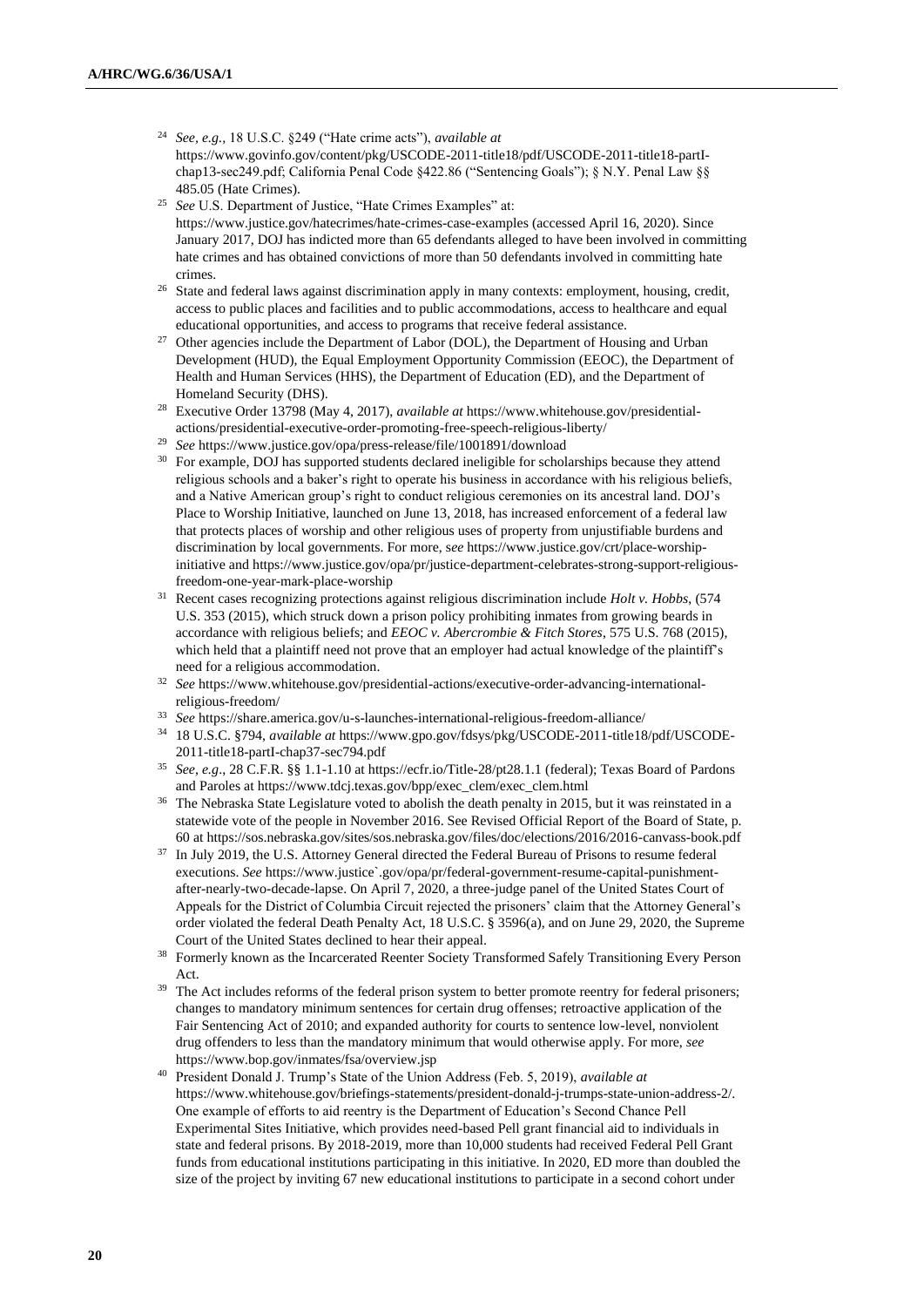the experiment. There are now Second Chance Pell sites in more 40 states. For further information, see https://www.ed.gov/news/press-releases/secretary-devos-expands-second-chance-pellexperiment-more-doubling-opportunities-incarcerated-students-gain-job-skills-and-earnpostsecondary-credentials.

- <sup>41</sup> *See* https://www.justice.gov/opa/pr/justice-department-alleges-conditions-alabama-mens-prisonsviolate-constitution and [https://www.justice.gov/opa/press-release/file/1150276/download.](https://www.justice.gov/opa/press-release/file/1150276/download) As of December 2019, DOJ had 12 open investigations of adult jails and prisons, and was enforcing 12 agreements with state and local governments concerning adult jails and prisons.
- <sup>42</sup> [https://www.justice.gov/opa/pr/justice-department-alleges-excessive-force-alabama-s-prisons-men](https://www.justice.gov/opa/pr/justice-department-alleges-excessive-force-alabama-s-prisons-men-violates-constitution)[violates-constitution](https://www.justice.gov/opa/pr/justice-department-alleges-excessive-force-alabama-s-prisons-men-violates-constitution)
- <sup>43</sup> *See District of Columbia v. Heller*, 554 U.S. 570 (2008); *McDonald v. City of Chicago*, 561 U.S. 742 (2010).
- <sup>44</sup> *See* <https://www.justice.gov/psn>
- <sup>45</sup> *See* [https://www.justice.gov/opa/pr/attorney-general-william-p-barr-announces-launch-project](https://www.justice.gov/opa/pr/attorney-general-william-p-barr-announces-launch-project-guardian-nationwide-strategic-plan)[guardian-nationwide-strategic-plan](https://www.justice.gov/opa/pr/attorney-general-william-p-barr-announces-launch-project-guardian-nationwide-strategic-plan)
- <sup>46</sup> *See* United States Strategy on Women, Peace and Security a[t https://www.whitehouse.gov/wp](https://www.whitehouse.gov/wp-content/uploads/2019/06/WPS-Strategy-FINAL-PDF-6.11.19.pdf)[content/uploads/2019/06/WPS-Strategy-FINAL-PDF-6.11.19.pdf](https://www.whitehouse.gov/wp-content/uploads/2019/06/WPS-Strategy-FINAL-PDF-6.11.19.pdf)
- <sup>47</sup> *See* <https://www.congress.gov/115/plaws/publ68/PLAW-115publ68.pdf>
- <sup>48</sup> In FY 2019, OVW awarded over \$15 million to 50 institutions of higher education through grant awards.
- <sup>49</sup> *See* https://www.hud.gov/program\_offices/housing/mfh/violence\_against\_women\_act
- <sup>50</sup> This order strengthens the federal government's efforts to prosecute traffickers and protect victims of human trafficking through several measures, such as establishing an internal working group at HHS to identify more housing for survivors. It also directs the Attorney General, in collaboration with DOL and DHS, to improve interagency coordination with respect to targeting traffickers, determining threat assessments, and sharing law enforcement intelligence and coordinate activities, as appropriate, with the Task Force on Missing and Murdered American Indians and Alaska Natives. For more, *see* [https://www.whitehouse.gov/presidential-actions/executive-order-combating-human-trafficking](https://www.whitehouse.gov/presidential-actions/executive-order-combating-human-trafficking-online-child-exploitation-united-states/)[online-child-exploitation-united-states/](https://www.whitehouse.gov/presidential-actions/executive-order-combating-human-trafficking-online-child-exploitation-united-states/)
- <sup>51</sup> See Trafficking in Persons Report, 20<sup>th</sup> Edition, U.S. Department of State (June 2020) at 520, *available at* [https://www.state.gov/trafficking-in-persons-report-2020/.](https://www.state.gov/trafficking-in-persons-report-2020/) DOJ's National Institute of Justice made \$2.3 million in research grant awards that seek to (1) improve identification, prevalence estimation, and earlier intervention for trafficking victims; (2) assess innovative anti-trafficking and trafficking victims' services programs; (3) understand child labor trafficking; and (4) understanding how traffickers are groomed.
- <sup>52</sup> For FY 2019, ICE/HSI's Child Exploitation Investigations Unit reported the identification and/or rescue of 1,069 child victims and initiated 4,474 child exploitation cases, resulting in 3,957 criminal arrests, 2,332 indictments, and 1,796 convictions.
- <sup>53</sup> *See* Trafficking in Persons Report, 20th Edition, U.S. Department of State (June 2020), *available at* <https://www.state.gov/trafficking-in-persons-report-2020/>
- <sup>54</sup> <https://www.dhs.gov/blue-campaign/blue-lightning-initiative>
- <sup>55</sup> *See* <https://www.fletc.gov/>
- <sup>56</sup> *See* [https://www.fletc.gov/press-release/2020/01/23/fletc-human-trafficking-awareness-training](https://www.fletc.gov/press-release/2020/01/23/fletc-human-trafficking-awareness-training-program-combats-human)[program-combats-human](https://www.fletc.gov/press-release/2020/01/23/fletc-human-trafficking-awareness-training-program-combats-human)
- <sup>57</sup> *See* <https://www.dol.gov/ilab/complychain/> and<https://www.dol.gov/general/apps/ilab-comply-chain>
- <sup>58</sup> *See* Trafficking in Persons Report, 20th Edition, U.S. Department of State (June 2020), *available at* <https://www.state.gov/trafficking-in-persons-report-2020/>
- <sup>59</sup> *See* National Council of State Legislatures, "Federal and State Recognized Tribes", at <https://www.ncsl.org/research/state-tribal-institute/list-of-federal-and-state-recognized-tribes.aspx> (updated March 2020).
- <sup>60</sup> *See* Major Crimes Act, 18 U.S.C. §§ 1153, *available at*  [https://www.govinfo.gov/app/details/USCODE-2011-title18/USCODE-2011-title18-partI-chap53](https://www.govinfo.gov/app/details/USCODE-2011-title18/USCODE-2011-title18-partI-chap53-sec1153) [sec1153.](https://www.govinfo.gov/app/details/USCODE-2011-title18/USCODE-2011-title18-partI-chap53-sec1153) *See also generally* U.S. Department of Justice, Major Crimes Act at [https://www.justice.gov/archives/jm/criminal-resource-manual-679-major-crimes-act-18-usc-1153;](https://www.justice.gov/archives/jm/criminal-resource-manual-679-major-crimes-act-18-usc-1153)  Tribal Court Clearinghouse, General Guide to Criminal Jurisdiction in Indian Country at https://www.tribal-institute.org/lists/jurisdiction.htm
- <sup>61</sup> *See* https://www.federalregister.gov/documents/2019/05/09/2019-09761/missing-and-murderedamerican-indians-and-alaska-natives-awareness-day-2019
- <sup>62</sup> *See* https://www.whitehouse.gov/presidential-actions/executive-order-establishing-task-forcemissing-murdered-american-indians-alaska-natives/
- <sup>63</sup> *See* [https://www.hud.gov/program\\_offices/spm/gmomgmt/grantsinfo/fundingopps/fy19\\_coc](https://www.hud.gov/program_offices/spm/gmomgmt/grantsinfo/fundingopps/fy19_coc)
- <sup>64</sup> HUD also provides new scoring to incentivize local "Continuum of Care" consortiums seeking a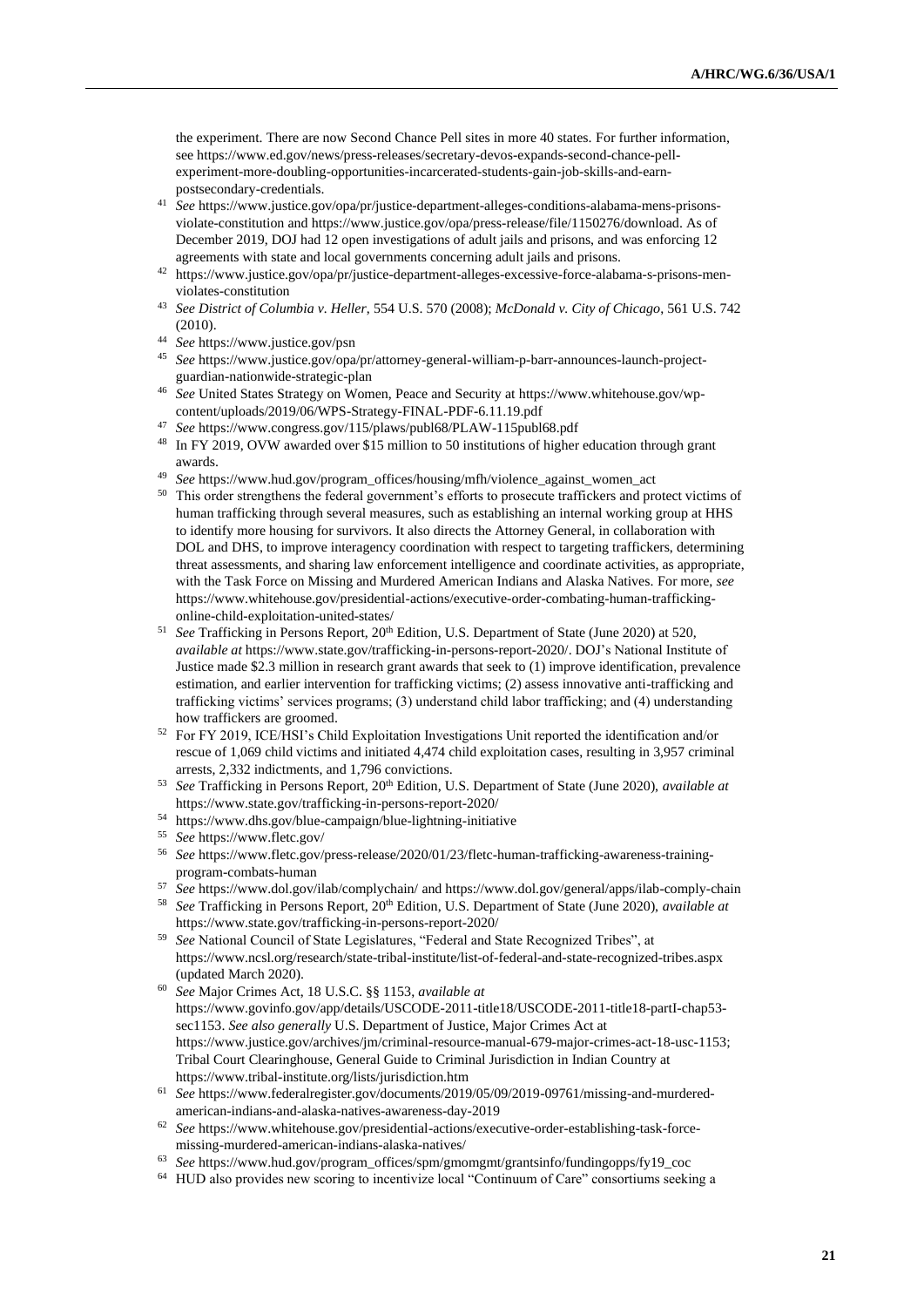share of \$2.3 billion in homelessness assistance funding to work with local employment agencies and employers to prioritize training and employment opportunities. The competitions also reward grantees who demonstrate increased earned income among individuals served. HUD provides more than \$37.9 million in rental assistance annually to help prevent low-income residents from becoming homeless.

- <sup>65</sup> U.S. Department of Veterans Affairs, Overarching Accomplishments, at https://www.va.gov/HOMELESS/accomplishments/accomplishments.asp
- <sup>66</sup> *See* [https://www.federalregister.gov/documents/2018/03/12/2018-05113/federal-interagency-council](https://www.federalregister.gov/documents/2018/03/12/2018-05113/federal-interagency-council-on-crime-prevention-and-improving-reentry)[on-crime-prevention-and-improving-reentry](https://www.federalregister.gov/documents/2018/03/12/2018-05113/federal-interagency-council-on-crime-prevention-and-improving-reentry)
- <sup>67</sup> In 2016, HUD and DOJ launched an \$8.7 million demonstration grant pilot program to expand permanent supportive housing models for the reentry population. DOJ's OVW administers the Transitional Housing Assistance Grants for Victims of Domestic Violence, Dating Violence, Sexual Assault, and Stalking (Transitional Housing Program), which supports projects that provide transitional housing with support services for victims who are homeless or in need of transitional housing due to domestic violence. DOJ also administers the Second Chance Act program, which funds state, local and tribal governments in their work to reduce recidivism for people returning from incarceration.
- <sup>68</sup> Four of the National Performance Measures now address maternal health and each state must select at least one of these measures to address with Title V funds.
- <sup>69</sup> *See* <https://mchb.hrsa.gov/maternal-child-health-initiatives/home-visiting-overview>
- <sup>70</sup> *See* <https://www.acf.hhs.gov/ecd/home-visiting/tribal-home-visiting>
- <sup>71</sup> Pub. L. 115-344, *available at* https://www.congress.gov/115/plaws/publ344/PLAW-115publ344.pdf
- <sup>72</sup> Data from 13 state Maternal Mortality Review Committees determined that each pregnancy- related death was associated with multiple contributing factors, including access to appropriate and highquality care, missed or delayed diagnoses, and lack of knowledge among patients and providers around warning signs. Review Committee data also suggest the majority of deaths – 66% or more – could have been prevented by addressing these factors at multiple levels, and further the proportion that are preventable does not differ by race/ethnicity. Internationally, the CDC is involved in numerous projects to improve maternal and newborn health outcomes, largely through improved surveillance activities. A novel 5-year project, Saving Mothers Giving Life (SMGL) in Uganda and Zambia, has resulted in significant reductions in overall maternal mortality (41-44%) and perinatal mortality (13-36%). SMGL was designed within the U.S. Global Health Initiative to demonstrate that rapid public health gains in maternal and child care could be achieved through district health systems strengthening and a robust community and facility surveillance of maternal and perinatal deaths (MPDSR). A similar project, Reducing Maternal Mortality in Tanzania, which aimed to save women's lives through improved emergency obstetric and neonatal care (EmONC) services in Western Tanzania, led to a 43% decline in maternal mortality and a 45% decline in perinatal mortality in health facilities between 2013–2018. MPDSR also led to improve quality of care of vulnerable populations. In Rohingya refugee camps in Bangladesh, MPDSR is currently implemented in all (34) camps, and information collected from maternal death reviews have been used by the MCH partners to improve emergency obstetric care, human resources capacity, and strengthen the referral communication systems within camps.
- <sup>73</sup> Public Law No. 114-95, *available at* https://www.congress.gov/114/plaws/publ95/PLAW-114publ95.pdf. *See also* https://www.ed.gov/essa?src=rn
- <sup>74</sup> Grants, scholarships, internships and other types of educational assistance are available for American Indian students at all levels of education from the Bureau of Indian Affairs, Bureau of Indian Education, the Indian Health Service, and other governmental and non-governmental entities. In 2018, HHS, Interior, and ED revised and re-signed a Memorandum of Agreement through which they collaborate on programs and projects involving instruction in and preservation of Native American languages.
- <sup>75</sup> *See Plyler v. Doe*, 457 U.S. 202 (1982).

*https://www2.ed.gov/policy/elsec/leg/essa/essaguidetoschoolclimate041019.pdf?utm\_content=&utm\_ medium=*

- <sup>77</sup> Proclamation on National Sanctity of Human Life Day, 2020 at [https://www.whitehouse.gov/presidential-actions/proclamation-national-sanctity-human-life-day-](https://www.whitehouse.gov/presidential-actions/proclamation-national-sanctity-human-life-day-2020/)[2020/](https://www.whitehouse.gov/presidential-actions/proclamation-national-sanctity-human-life-day-2020/)
- <sup>78</sup> The U.S. policy, "Protecting Life in Global Health Assistance" (PLGHP) implemented the President's directive that no U.S. global health funds will be provided to foreign NGOs that perform or actively promote abortion as a method of family planning.
- <sup>79</sup> *See* https://www.whitehouse.gov/presidential-actions/proclamation-national-sanctity-human-life-day-2020/#:~:text=Every%20person%20%E2%80%94%20the%20born%20and,all%20people%20must% 20be%20defended

<sup>76</sup> *Available at*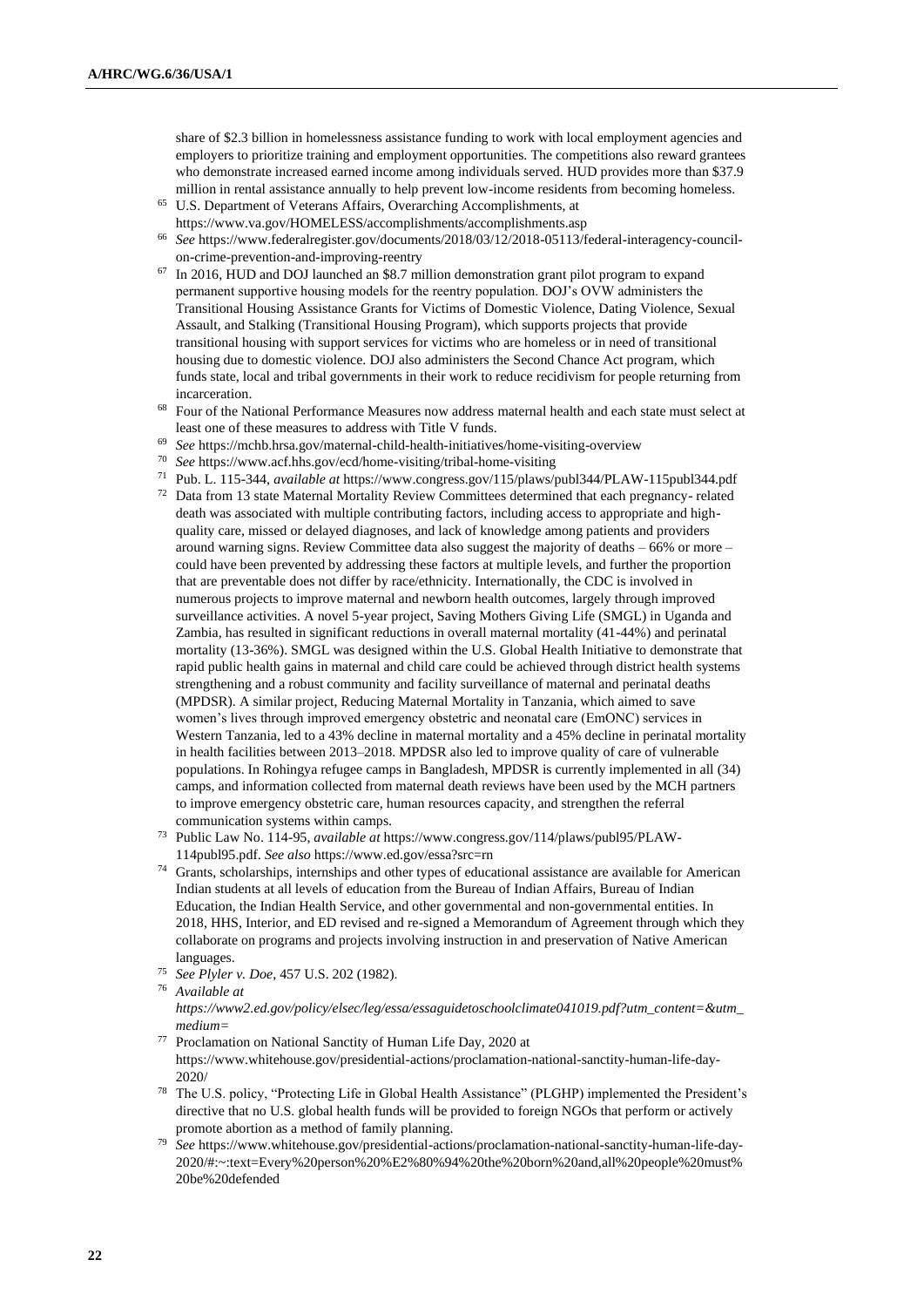- <sup>80</sup> 42 U.S.C. § 2000e, et seq., *available* at https://www.govinfo.gov/app/details/USCODE-2010 title42/USCODE-2010-title42-chap21-subchapVI-sec2000e-2
- <sup>81</sup> Se[e https://www.whitehouse.gov/wp-content/uploads/2017/12/NSS-Final-12-18-2017-0905.pdf](https://www.whitehouse.gov/wp-content/uploads/2017/12/NSS-Final-12-18-2017-0905.pdf)
- <sup>82</sup> 29 U.S.C. §§ 2601 et seq., *available at* http://www.gpo.gov/fdsys/pkg/USCODE-2013 title29/html/USCODE-2013-title29-chap28.htm
- <sup>83</sup> *See* 29 CFR § 825.112, 120-121, *available at* [https://www.gpo.gov/fdsys/pkg/CFR-2014-title29](https://www.gpo.gov/fdsys/pkg/CFR-2014-title29-vol3/pdf/CFR-2014-title29-vol3-sec825-112.pdf) [vol3/pdf/CFR-2014-title29-vol3-sec825-112.pdf;](https://www.gpo.gov/fdsys/pkg/CFR-2014-title29-vol3/pdf/CFR-2014-title29-vol3-sec825-112.pdf) [https://www.gpo.gov/fdsys/pkg/CFR-2012-title29](https://www.gpo.gov/fdsys/pkg/CFR-2012-title29-vol3/pdf/CFR-2012-title29-vol3-sec825-120.pdf) [vol3/pdf/CFR-2012-title29-vol3-sec825-120.pdf;](https://www.gpo.gov/fdsys/pkg/CFR-2012-title29-vol3/pdf/CFR-2012-title29-vol3-sec825-120.pdf) https://www.gpo.gov/fdsys/pkg/CFR-2012-title29 vol3/pdf/CFR-2012-title29-vol3-sec825-121.pdf
- <sup>84</sup> *See* National Defense Authorization Act for Fiscal Year 2020, Pub. L. 116-120, *available at*  <https://www.govtrack.us/congress/bills/116/s1790/text>
- <sup>85</sup> 29 U.S.C. §§ 1801-1872, *available at* [https://www.govinfo.gov/content/pkg/USCODE-2009](https://www.govinfo.gov/content/pkg/USCODE-2009-title29/html/USCODE-2009-title29-chap20.htm) [title29/html/USCODE-2009-title29-chap20.htm;](https://www.govinfo.gov/content/pkg/USCODE-2009-title29/html/USCODE-2009-title29-chap20.htm) *see also* [https://www.dol.gov/agencies/whd/agriculture/mspa\)](https://www.dol.gov/agencies/whd/agriculture/mspa)
- <sup>86</sup> *See generally* 20 CFR part 655, subpart B, *available at* [https://www.govinfo.gov/content/pkg/CFR-](https://www.govinfo.gov/content/pkg/CFR-2019-title20-vol3/xml/CFR-2019-title20-vol3-part655.xml)[2019-title20-vol3/xml/CFR-2019-title20-vol3-part655.xml](https://www.govinfo.gov/content/pkg/CFR-2019-title20-vol3/xml/CFR-2019-title20-vol3-part655.xml)
- <sup>87</sup> Agricultural workers paid on a piecework basis rather than an hourly basis are also generally entitled to receive the minimum wage, *i.e.*, their average earnings should be sufficient to yield an average hourly wage at least equivalent to the minimum wage.
- 88 For example, the Federal Interagency Working Group on Environmental Justice identifies disproportionately high and adverse human health or environmental effects on minority and lowincome populations, and coordinates work relating to these issues. *See, e.g*., HHS's 2016 Progress Report, https://www.hhs.gov/sites/default/files/2016-hhs-ej-progress-report.pdf and EPA's Environmental Justice FY 2019 Progress Report, https://www.epa.gov/sites/production/files/2019- 11/documents/11.19.19\_ej\_report-final-web-v2s.pdf. EPA's environmental justice priorities have focused on demonstrating tangible improvements in and protections for health and the environment, including the human environment, for all Americans. Examples of this commitment include developing measures to reduce blood lead levels in children, cleaning up contaminated sites, expanding access to safe drinking water, and implementing the [EPA Policy on Environmental Justice](https://www.epa.gov/environmentaljustice/epa-policy-environmental-justice-working-federally-recognized-tribes-and)  for [Working with Federally Recognized Tribes and Indigenous Peoples.](https://www.epa.gov/environmentaljustice/epa-policy-environmental-justice-working-federally-recognized-tribes-and) Additionally, in 2019, at a U.S. Government side event held during the Permanent Forum on Indigenous Issues, the EPA, the Advisory Council on Historic Preservation, and the U.S. Forest Service discussed federal efforts to integrate traditional knowledge.
- <sup>89</sup> Public Law No. 116-26, *available at* https://www.congress.gov/116/plaws/publ26/PLAW-116publ26.pdf
- <sup>90</sup> The United States has also reached agreements on migration and border security with Guatemala, El Salvador, and Honduras, including Asylum Cooperation Agreements; the Migrant Protection Protocols, which provides for certain aliens to remain in Mexico while awaiting their immigration court hearings; an Interim Final Rule on Asylum Eligibility and Procedural Modifications, which provides that aliens who cross the U.S. southern border without having sought protection in at least one country en route are ineligible for asylum, with certain limited exceptions; and the Final Rule on Apprehension, Processing, Care, and Custody of Alien Minors and Unaccompanied Alien Children.
- <sup>91</sup> *See Furman v. Georgia*, 408 U.S. 238 (1972); *Brown v. Plata*, 131 S. Ct. 1910 (2011).
- <sup>92</sup> *Rochin v. California*, 342 U.S. 165 (1952).
- <sup>93</sup> See *Kingsley v. Hendrickson*, 135 S. Ct. 2466, 2473 (2015).
- <sup>94</sup> Under 18 U.S.C. § 242, *available at* https://www.gpo.gov/fdsys/pkg/USCODE-2011 title18/pdf/USCODE-2011-title18-partI-chap13.pdf, individuals who act under color of law may be prosecuted for willful deprivations of constitutional rights, such as the right to be free from unreasonable seizure and from summary punishment or cruel and unusual punishment, and the right not to be deprived of liberty without due process of law. Torture, cruel, inhuman or degrading treatment or punishment are also prohibited under other U.S. federal and state laws, and could be prosecuted, for instance, as aggravated assault or battery or mayhem; homicide, murder or manslaughter; kidnapping; false imprisonment or abduction; rape, sodomy or molestation; state laws that expressly criminalize torture; or as part of an attempt, a conspiracy, or a criminal violation of an individual's civil rights. Civil actions may also be brought in federal or state court under the federal civil rights statute, 42 U.S.C. § 1983, directly against state or local officials for money damages or injunctive relief. The Detainee Treatment Act of 2005, 42 U.S.C. § 2000dd, *available at*  https://www.govinfo.gov/app/details/USCODE-2010-title42/USCODE-2010-title42-chap21Dsec2000dd, also prohibits cruel, inhuman, or degrading treatment or punishment of any "individual in the custody or under the physical control of the United States Government, regardless of nationality or physical location."
- <sup>95</sup> 10 U.S.C. § 948r, *available at* [https://www.govinfo.gov/app/details/USCODE-2010-](https://www.govinfo.gov/app/details/USCODE-2010-title10/USCODE-2010-title10-subtitleA-partII-chap47A-subchapIII-sec948r)